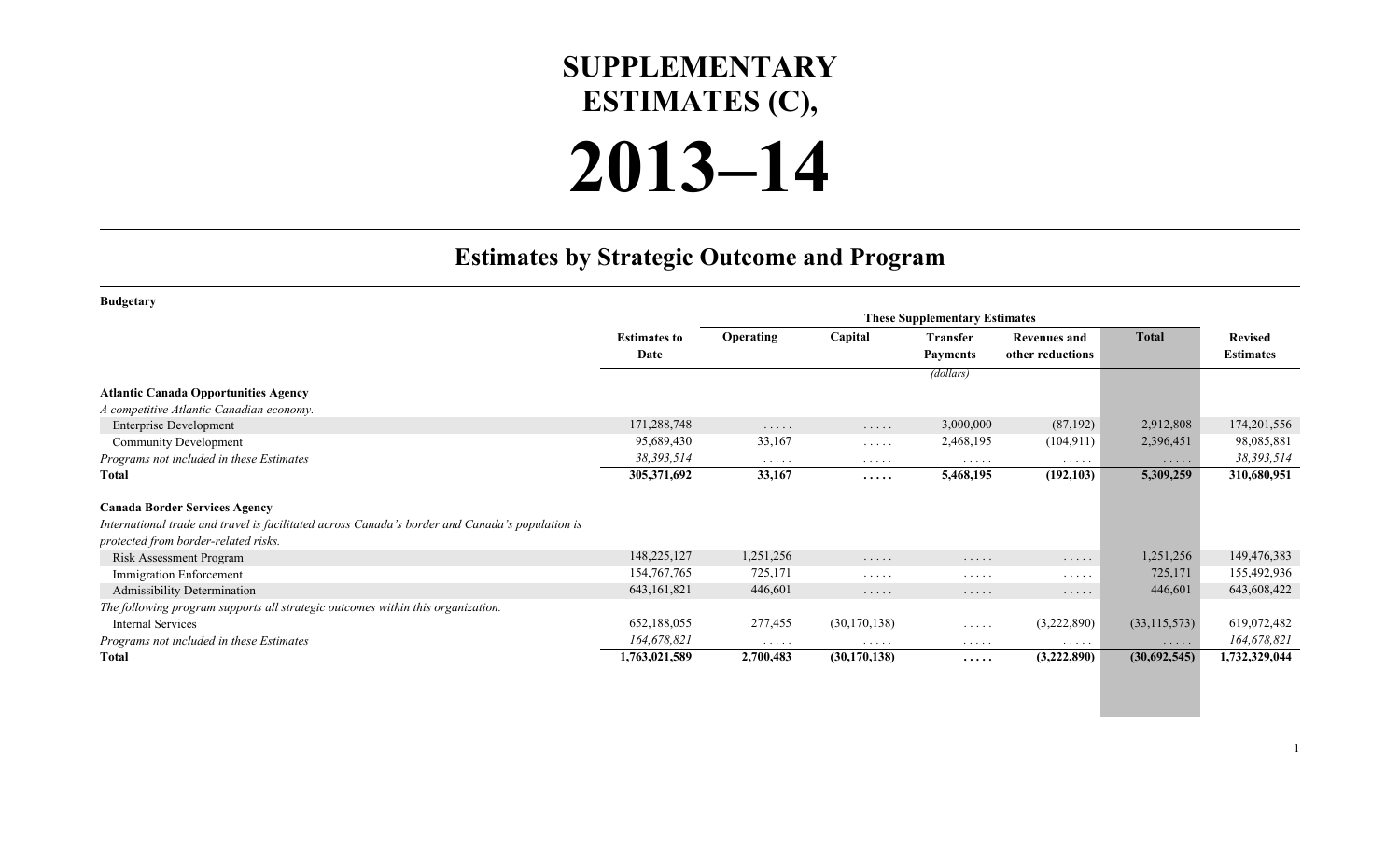|                                                                                                   | <b>Estimates to</b> | <b>Operating</b>                                       | Capital                                | <b>Transfer</b>                    | <b>Revenues and</b>                | <b>Total</b>    | <b>Revised</b>   |
|---------------------------------------------------------------------------------------------------|---------------------|--------------------------------------------------------|----------------------------------------|------------------------------------|------------------------------------|-----------------|------------------|
|                                                                                                   | Date                |                                                        |                                        | <b>Payments</b>                    | other reductions                   |                 | <b>Estimates</b> |
|                                                                                                   |                     |                                                        |                                        | (dollars)                          |                                    |                 |                  |
| <b>Canada Council for the Arts</b>                                                                |                     |                                                        |                                        |                                    |                                    |                 |                  |
| A vibrant and dynamic arts sector in Canada.                                                      |                     |                                                        |                                        |                                    |                                    |                 |                  |
| Grants and services to support creation, production and dissemination of arts for individuals and | 159,808,925         | 1,050,000                                              | .                                      | .                                  | $\cdots$                           | 1,050,000       | 160,858,925      |
| organizations                                                                                     |                     |                                                        |                                        |                                    |                                    |                 |                  |
| Programs not included in these Estimates                                                          | 20,578,892          | $\cdots$                                               | $\alpha$ , and $\alpha$ , and $\alpha$ | $\cdots$                           | $\cdots$                           | $\cdots$        | 20,578,892       |
| <b>Total</b>                                                                                      | 180,387,817         | 1,050,000                                              | .                                      | .                                  | $\cdots\cdots$                     | 1,050,000       | 181,437,817      |
| <b>Canada Revenue Agency</b>                                                                      |                     |                                                        |                                        |                                    |                                    |                 |                  |
| Taxpayers meet their obligations and Canada's revenue base is protected.                          |                     |                                                        |                                        |                                    |                                    |                 |                  |
| Appeals                                                                                           | 178,609,564         | 1,697,922                                              | .                                      | .                                  | $\cdots$                           | 1,697,922       | 180,307,486      |
| Assessment of Returns and Payment Processing                                                      | 595,716,794         | 847,658                                                | .                                      | .                                  | $\cdots$                           | 847,658         | 596,564,452      |
| Accounts Receivable and Returns Compliance                                                        | 427,902,247         | 141,287                                                | .                                      | .                                  | $\cdots\cdots\cdots$               | 141,287         | 428,043,534      |
| <b>Reporting Compliance</b>                                                                       | 1,015,345,341       | 750                                                    | $\cdots$                               | .                                  | $\cdots$                           | 750             | 1,015,346,091    |
| Taxpayer and Business Assistance                                                                  | 538,836,440         | 3,391,464                                              | .                                      | (253,000,000)                      | $\cdots\cdots\cdots$               | (249, 608, 536) | 289,227,904      |
| The following program supports all strategic outcomes within this organization.                   |                     |                                                        |                                        |                                    |                                    |                 |                  |
| Internal Services                                                                                 | 1,134,805,151       | (5,418,115)                                            | $\cdots$                               | $\sim$ $\sim$ $\sim$ $\sim$ $\sim$ | (6, 331, 493)                      | (11,749,608)    | 1,123,055,543    |
| Programs not included in these Estimates                                                          | 385,607,716         | $\cdots$                                               | .                                      | .                                  | $\ldots$                           | $\cdots$        | 385,607,716      |
| Total                                                                                             | 4,276,823,253       | 660,966                                                | .                                      | (253,000,000)                      | (6,331,493)                        | (258,670,527)   | 4,018,152,726    |
| <b>Canadian Food Inspection Agency</b>                                                            |                     |                                                        |                                        |                                    |                                    |                 |                  |
| A safe and accessible food supply and plant and animal resource base.                             |                     |                                                        |                                        |                                    |                                    |                 |                  |
| Food Safety Program                                                                               | 347,960,734         | $\mathcal{L}^{\mathcal{A}}$ . The set of $\mathcal{A}$ | (2,477,594)                            | .                                  | $\cdots$                           | (2,477,594)     | 345, 483, 140    |
| Programs not included in these Estimates                                                          | 379,858,056         | $\cdots\cdots\cdots$                                   | $\cdots\cdots\cdots$                   | $\cdots$                           | $\sim$ $\sim$ $\sim$ $\sim$ $\sim$ | $\cdots$        | 379,858,056      |
| <b>Total</b>                                                                                      | 727,818,790         | .                                                      | (2,477,594)                            | $\cdots\cdots$                     | $\cdots\cdots\cdots$               | (2,477,594)     | 725,341,196      |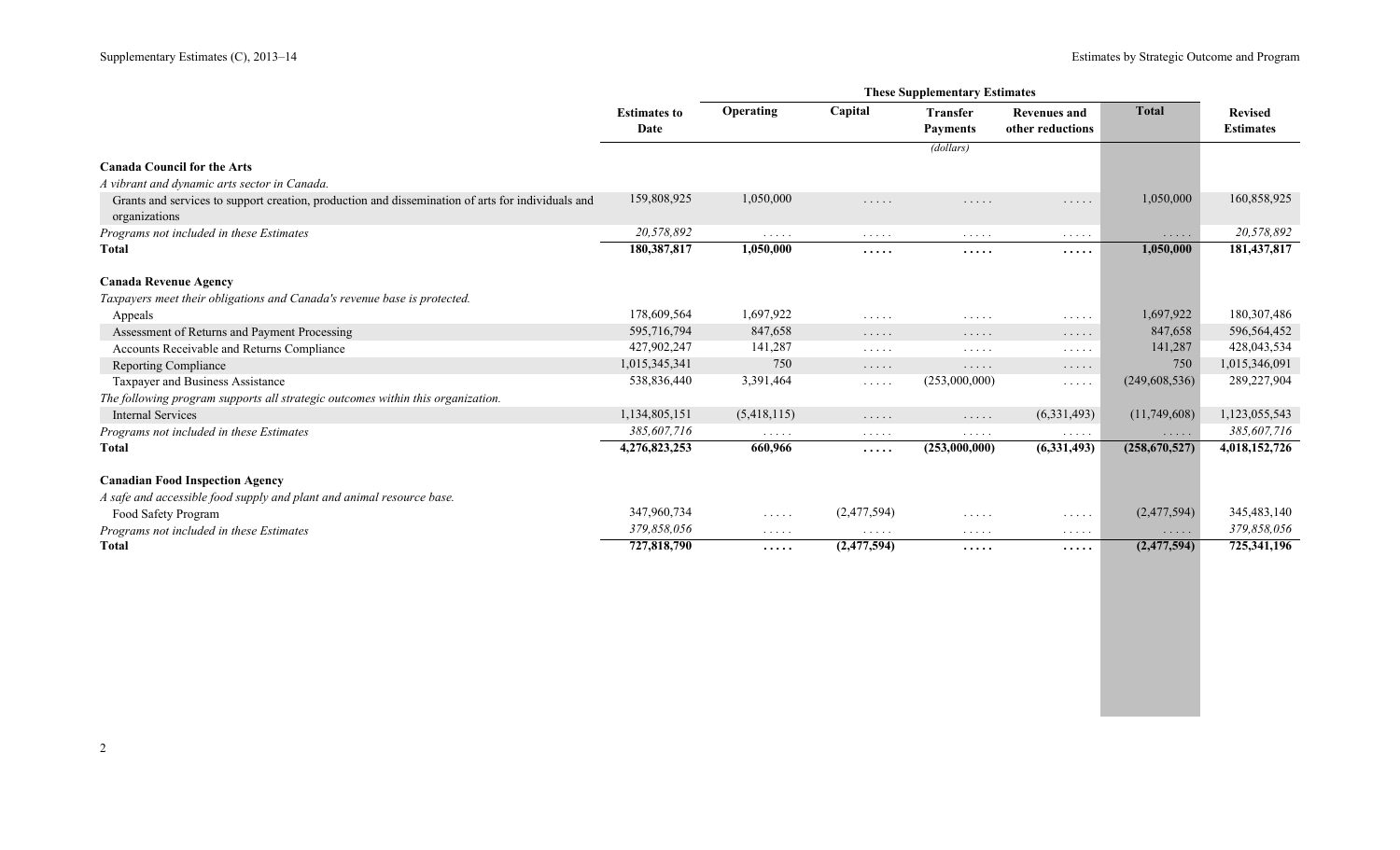|                                                                                                      | <b>Estimates to</b><br>Date | Operating                                                        | Capital                                            | <b>Transfer</b><br><b>Payments</b>               | <b>Revenues and</b><br>other reductions                           | <b>Total</b>                       | <b>Revised</b><br><b>Estimates</b> |
|------------------------------------------------------------------------------------------------------|-----------------------------|------------------------------------------------------------------|----------------------------------------------------|--------------------------------------------------|-------------------------------------------------------------------|------------------------------------|------------------------------------|
|                                                                                                      |                             |                                                                  |                                                    | (dollars)                                        |                                                                   |                                    |                                    |
| <b>Canadian Heritage</b>                                                                             |                             |                                                                  |                                                    |                                                  |                                                                   |                                    |                                    |
| Canadian artistic expressions and cultural content are created and accessible at home and abroad.    |                             |                                                                  |                                                    |                                                  |                                                                   |                                    |                                    |
| <b>Cultural Industries</b>                                                                           | 300,808,139                 | (19,888)                                                         | .                                                  | 1,150,000                                        | .                                                                 | 1,130,112                          | 301,938,251                        |
| Arts                                                                                                 | 117,768,990                 | (13,053)                                                         | .                                                  | $\sim$ $\sim$ $\sim$ $\sim$ $\sim$               | $\sim$ $\sim$ $\sim$ $\sim$ $\sim$                                | (13,053)                           | 117,755,937                        |
| Heritage                                                                                             | 40,318,493                  | (21, 425)                                                        | $\ldots$                                           | $\dots$                                          | $\dots$                                                           | (21, 425)                          | 40,297,068                         |
| Canadians share, express and appreciate their Canadian identity.                                     |                             |                                                                  |                                                    |                                                  |                                                                   |                                    |                                    |
| Engagement and community participation                                                               | 46,053,886                  | (10,657)                                                         | $\mathbb{Z}^n$ . $\mathbb{Z}^n$ , $\mathbb{Z}^n$ , | 821,380                                          | (166,985)                                                         | 643,738                            | 46,697,624                         |
| Attachment to Canada                                                                                 | 57,966,725                  | (12, 471)                                                        | $\cdots$                                           | $\cdots$                                         | $\ldots$                                                          | (12, 471)                          | 57,954,254                         |
| <b>Official Languages</b>                                                                            | 348,276,131                 | (13,821)                                                         | $\mathbb{Z}^2$ . In the set of $\mathbb{Z}^2$      | $\mathbb{Z}^n$ . $\mathbb{Z}^n$ , $\mathbb{Z}^n$ | $\mathbb{Z}^n$ . $\mathbb{Z}^n$ , $\mathbb{Z}^n$ ,                | (13,821)                           | 348,262,310                        |
| Canadians participate and excel in sport.                                                            |                             |                                                                  |                                                    |                                                  |                                                                   |                                    |                                    |
| Sport                                                                                                | 332,174,339                 | (12,264)                                                         | .                                                  | $\ldots$                                         | .                                                                 | (12,264)                           | 332,162,075                        |
| The following program supports all strategic outcomes within this organization.                      |                             |                                                                  |                                                    |                                                  |                                                                   |                                    |                                    |
| <b>Internal Services</b>                                                                             | 74,885,956                  | 1,605,754                                                        | $\mathbb{Z}^n$ . $\mathbb{Z}^n$ , $\mathbb{Z}^n$ , | $\mathbb{Z}^2$ . $\mathbb{Z}^2$ , $\mathbb{Z}^2$ | $\mathbb{Z}^2$ . In the $\mathbb{Z}^2$                            | 1,605,754                          | 76,491,710                         |
| Total                                                                                                | 1,318,252,659               | 1,502,175                                                        | .                                                  | 1,971,380                                        | 166,985)                                                          | 3,306,570                          | 1,321,559,229                      |
| <b>Canadian Institutes of Health Research</b>                                                        |                             |                                                                  |                                                    |                                                  |                                                                   |                                    |                                    |
| A world-class health-research enterprise that creates, disseminates and applies new knowledge        |                             |                                                                  |                                                    |                                                  |                                                                   |                                    |                                    |
| across all areas of health research.                                                                 |                             |                                                                  |                                                    |                                                  |                                                                   |                                    |                                    |
| Health Research Commercialization                                                                    | 56,288,334                  | .                                                                | $\ldots$                                           | 2,336,849                                        | .                                                                 | 2,336,849                          | 58,625,183                         |
| Health and Health Services Advances                                                                  | 268,250,439                 | $\mathbb{Z}^n$ . $\mathbb{Z}^n$ , $\mathbb{Z}^n$ ,               | $\ldots$                                           | 283,333                                          | 1.1.1.1                                                           | 283,333                            | 268, 533, 772                      |
| The following program supports all strategic outcomes within this organization.                      |                             |                                                                  |                                                    |                                                  |                                                                   |                                    |                                    |
| <b>Internal Services</b>                                                                             | 24,256,198                  | (135,753)                                                        | $\ldots$                                           | 135,753                                          | (135,753)                                                         | (135,753)                          | 24,120,445                         |
| Programs not included in these Estimates                                                             | 646,227,149                 | $\mathcal{L}^{\mathcal{A}}$ . In the $\mathcal{L}^{\mathcal{A}}$ | $\sim$ $\sim$ $\sim$ $\sim$ $\sim$                 | $\sim$ $\sim$ $\sim$ $\sim$ $\sim$               | $\sim$ $\sim$ $\sim$ $\sim$ $\sim$                                | $\ldots$ .                         | 646,227,149                        |
| Total                                                                                                | 995,022,120                 | (135,753)                                                        | .                                                  | 2,755,935                                        | (135,753)                                                         | 2,484,429                          | 997,506,549                        |
| <b>Canadian Museum of History</b>                                                                    |                             |                                                                  |                                                    |                                                  |                                                                   |                                    |                                    |
| Interest in, knowledge of and appreciation and respect for human cultural achievements and human     |                             |                                                                  |                                                    |                                                  |                                                                   |                                    |                                    |
| behaviour through collections of historical and cultural objects, exhibitions, programs and research |                             |                                                                  |                                                    |                                                  |                                                                   |                                    |                                    |
| reflecting a Canadian perspective.                                                                   |                             |                                                                  |                                                    |                                                  |                                                                   |                                    |                                    |
| Exhibit, Educate and Communicate                                                                     | 15,244,000                  | 1,500,000                                                        | $\ldots$                                           | .                                                | $\mathbb{Z}^2$ . $\mathbb{Z}^2$ , $\mathbb{Z}^2$ , $\mathbb{Z}^2$ | 1,500,000                          | 16,744,000                         |
| Programs not included in these Estimates                                                             | 42,174,730                  | $\ldots$                                                         | $\sim$ $\sim$ $\sim$ $\sim$ $\sim$                 | $\ldots$                                         | $\alpha$ , $\alpha$ , $\alpha$ , $\alpha$                         | $\sim$ $\sim$ $\sim$ $\sim$ $\sim$ | 42,174,730                         |
| Total                                                                                                | 57,418,730                  | 1,500,000                                                        | .                                                  | .                                                | .                                                                 | 1,500,000                          | 58,918,730                         |
|                                                                                                      |                             |                                                                  |                                                    |                                                  |                                                                   |                                    |                                    |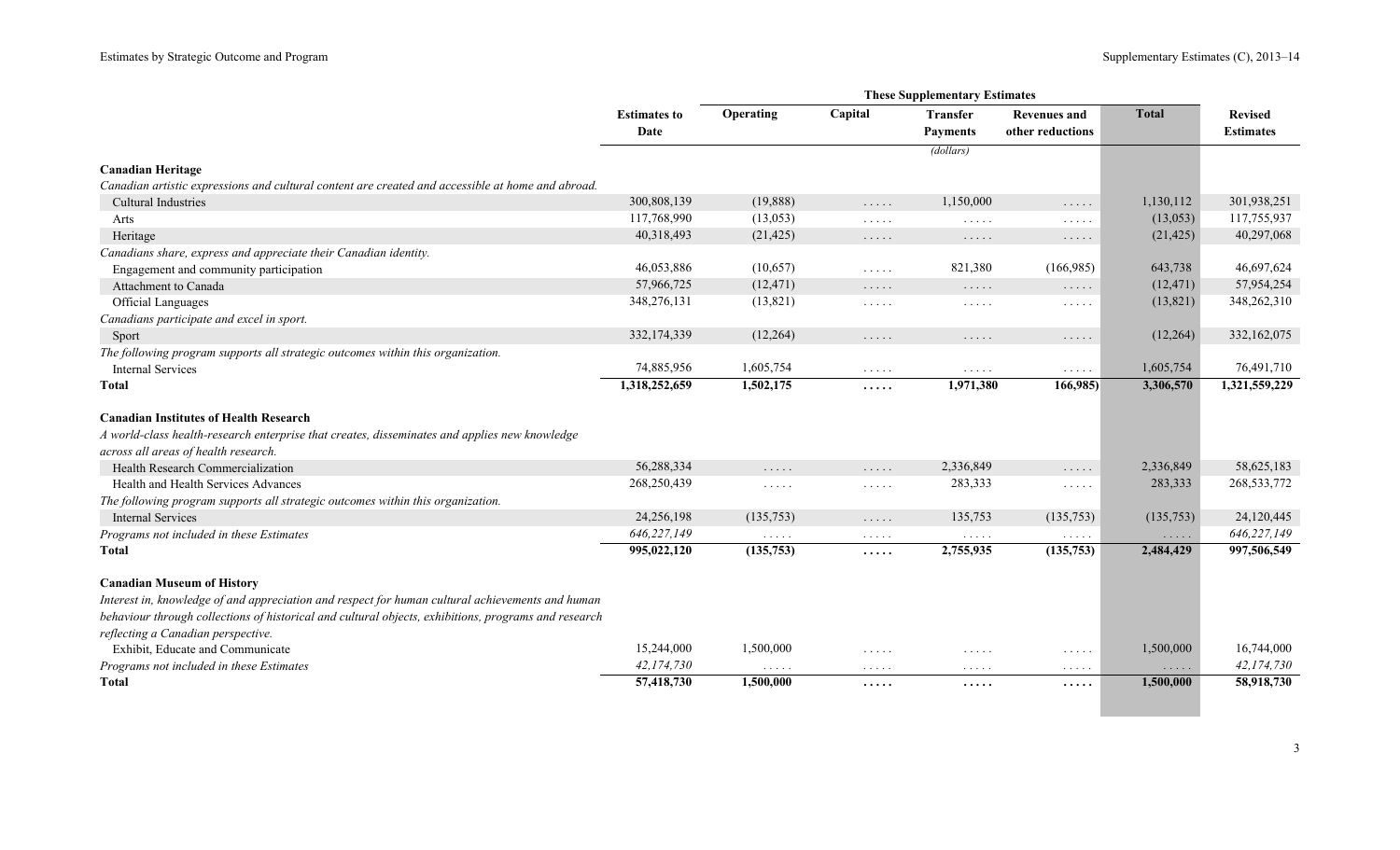r.

|                                                                                                     | <b>Estimates to</b><br>Date | Operating                                 | Capital                                                                                                                                              | <b>Transfer</b><br><b>Payments</b>                                | <b>Revenues and</b><br>other reductions       | <b>Total</b> | <b>Revised</b><br><b>Estimates</b> |
|-----------------------------------------------------------------------------------------------------|-----------------------------|-------------------------------------------|------------------------------------------------------------------------------------------------------------------------------------------------------|-------------------------------------------------------------------|-----------------------------------------------|--------------|------------------------------------|
|                                                                                                     |                             |                                           |                                                                                                                                                      | (dollars)                                                         |                                               |              |                                    |
| <b>Canadian Northern Economic Development Agency</b>                                                |                             |                                           |                                                                                                                                                      |                                                                   |                                               |              |                                    |
| Developed and diversified territorial economies that support prosperity for all Northerners.        |                             |                                           |                                                                                                                                                      |                                                                   |                                               |              |                                    |
| Policy, Advocacy and Coordination                                                                   | 2,305,000                   | 1,610,216                                 | $\ldots$                                                                                                                                             | .                                                                 | $\sim$ $\sim$ $\sim$ $\sim$ $\sim$            | 1,610,216    | 3,915,216                          |
| The following program supports all strategic outcomes within this organization.                     |                             |                                           |                                                                                                                                                      |                                                                   |                                               |              |                                    |
| <b>Internal Services</b>                                                                            | 6,522,014                   | 65,084                                    | .                                                                                                                                                    | .                                                                 | (23, 825)                                     | 41,259       | 6,563,273                          |
| Programs not included in these Estimates                                                            | 42,964,119                  | $\alpha$ , $\alpha$ , $\alpha$ , $\alpha$ | $\cdots$                                                                                                                                             | $\ldots$                                                          | $\sim$ $\sim$ $\sim$ $\sim$ $\sim$            | $\ldots$     | 42,964,119                         |
| <b>T</b> otal                                                                                       | 51,791,133                  | 1,675,300                                 | .                                                                                                                                                    | $\cdots$                                                          | (23, 825)                                     | 1,651,475    | 53,442,608                         |
| <b>Citizenship and Immigration</b>                                                                  |                             |                                           |                                                                                                                                                      |                                                                   |                                               |              |                                    |
| Newcomers and citizens participate in fostering an integrated society.                              |                             |                                           |                                                                                                                                                      |                                                                   |                                               |              |                                    |
| Newcomer Settlement and Integration                                                                 | 972,628,043                 | (9,425,722)                               | 1.1.1.1                                                                                                                                              | 45,418,532                                                        | (17,054,806)                                  | 18,938,004   | 991,566,047                        |
| Citizenship for Newcomers and all Canadians                                                         | 43,950,801                  | $\cdots\cdots\cdots$                      | $\cdots\cdots\cdots$                                                                                                                                 | 1,058,887                                                         | $\mathbb{Z}^n$ . In the set of $\mathbb{Z}^n$ | 1,058,887    | 45,009,688                         |
| Managed migration that promotes Canadian interests and protects the health, safety and security of  |                             |                                           |                                                                                                                                                      |                                                                   |                                               |              |                                    |
| Canadians.                                                                                          |                             |                                           |                                                                                                                                                      |                                                                   |                                               |              |                                    |
| Health Management                                                                                   | 60,742,300                  | 246,046                                   | $\cdots\cdots$                                                                                                                                       | .                                                                 | $\cdots\cdots\cdots$                          | 246,046      | 60,988,346                         |
| Migration Control and Security Management                                                           | 97,798,617                  | (85, 819)                                 | $\sim$ $\sim$ $\sim$ $\sim$ $\sim$                                                                                                                   | $\sim$ $\sim$ $\sim$ $\sim$ $\sim$                                | $\sim$ $\sim$ $\sim$ $\sim$ $\sim$            | (85, 819)    | 97,712,798                         |
| Family and humanitarian migration that reunites families and offers protection to the displaced and |                             |                                           |                                                                                                                                                      |                                                                   |                                               |              |                                    |
| <i>persecuted.</i>                                                                                  |                             |                                           |                                                                                                                                                      |                                                                   |                                               |              |                                    |
| Family and Discretionary Immigration                                                                | 44,583,872                  | 95,007                                    | $\ldots$                                                                                                                                             | .                                                                 | $\cdots\cdots\cdots$                          | 95,007       | 44,678,879                         |
| Refugee Protection                                                                                  | 35,162,780                  | 44,709                                    | .                                                                                                                                                    | .                                                                 | $\sim$ $\sim$ $\sim$ $\sim$ $\sim$            | 44,709       | 35,207,489                         |
| Migration of permanent and temporary residents that strengthens Canada's economy.                   |                             |                                           |                                                                                                                                                      |                                                                   |                                               |              |                                    |
| Temporary Economic Residents                                                                        | 23,113,468                  | (2,867,914)                               | $\ldots$                                                                                                                                             | $\ldots$                                                          | (1,102,573)                                   | (3,970,487)  | 19,142,981                         |
| Permanent Economic Residents                                                                        | 106,321,918                 | (17, 568, 887)                            | $\frac{1}{2} \left( \frac{1}{2} \right) \left( \frac{1}{2} \right) \left( \frac{1}{2} \right) \left( \frac{1}{2} \right) \left( \frac{1}{2} \right)$ | $\mathbb{Z}^n$ . $\mathbb{Z}^n$ , $\mathbb{Z}^n$ , $\mathbb{Z}^n$ | (1,102,573)                                   | (18,671,460) | 87,650,458                         |
| The following program supports all strategic outcomes within this organization.                     |                             |                                           |                                                                                                                                                      |                                                                   |                                               |              |                                    |
| <b>Internal Services</b>                                                                            | 241,252,843                 | 906,111                                   | .                                                                                                                                                    | $\ldots$                                                          | (904, 109)                                    | 2,002        | 241,254,845                        |
| Programs not included in these Estimates                                                            | 17,377,464                  | $\cdots$                                  | $\cdots$                                                                                                                                             | $\cdots\cdots\cdots$                                              | $\cdots$                                      | $\cdots$     | 17,377,464                         |
| <b>Total</b>                                                                                        | 1,642,932,106               | (28,656,469)                              | .                                                                                                                                                    | 46,477,419                                                        | (20, 164, 061)                                | (2,343,111)  | 1,640,588,995                      |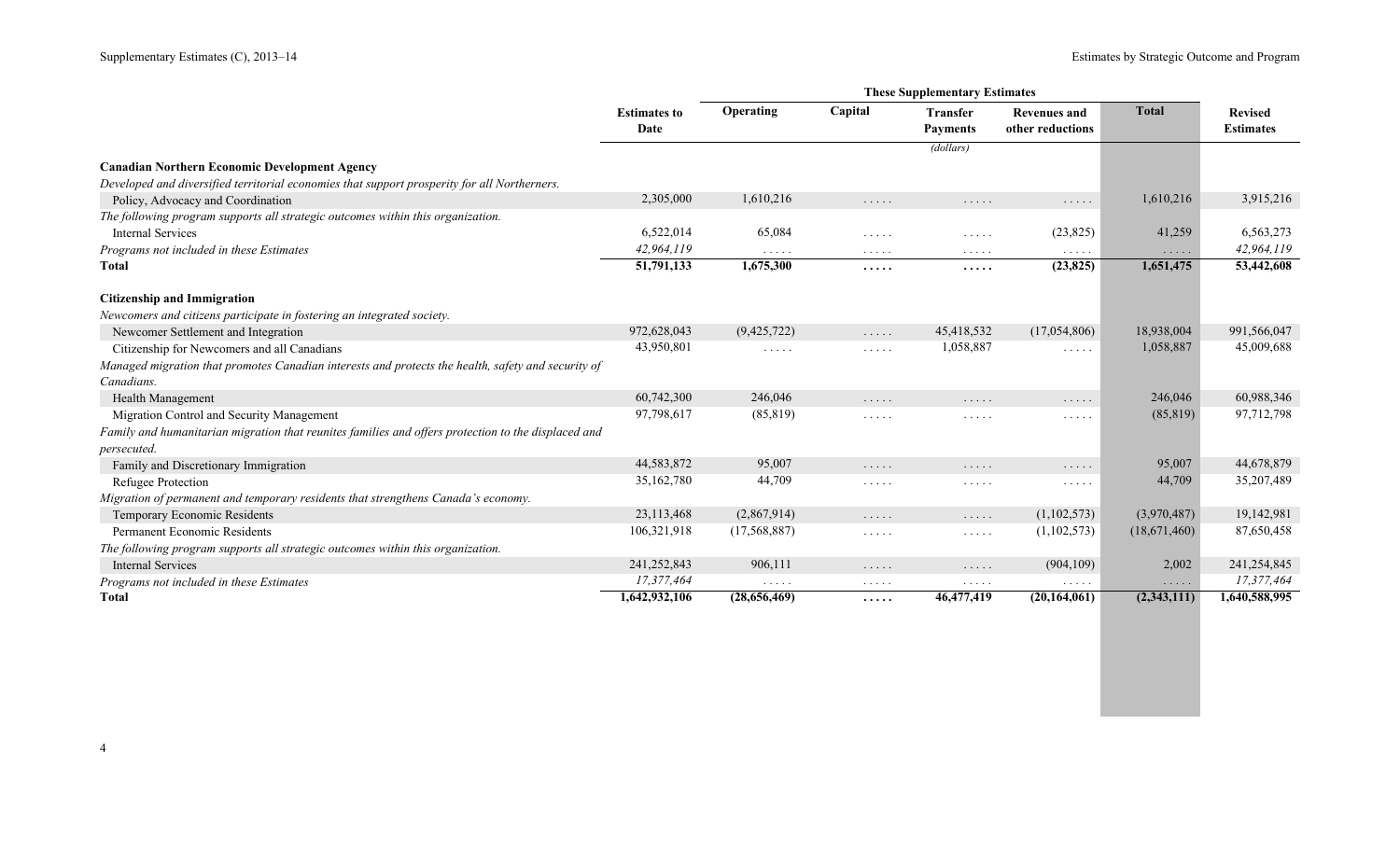|                                                                                            |                     |                                    |                                                        | <b>These Supplementary Estimates</b>      |                                    |                 |                   |
|--------------------------------------------------------------------------------------------|---------------------|------------------------------------|--------------------------------------------------------|-------------------------------------------|------------------------------------|-----------------|-------------------|
|                                                                                            | <b>Estimates to</b> | Operating                          | Capital                                                | <b>Transfer</b>                           | <b>Revenues and</b>                | <b>Total</b>    | <b>Revised</b>    |
|                                                                                            | Date                |                                    |                                                        | <b>Payments</b>                           | other reductions                   |                 | <b>Estimates</b>  |
|                                                                                            |                     |                                    |                                                        | (dollars)                                 |                                    |                 |                   |
| <b>Commissioner for Federal Judicial Affairs</b>                                           |                     |                                    |                                                        |                                           |                                    |                 |                   |
| An independent and efficient Federal Judiciary.                                            |                     |                                    |                                                        |                                           |                                    |                 |                   |
| Federal Judicial Affairs                                                                   | 7,613,383           | 700,000                            | 1.1.1.1                                                | .                                         | .                                  | 700,000         | 8,313,383         |
| Programs not included in these Estimates                                                   | 490,061,831         | $\sim$ $\sim$ $\sim$ $\sim$ $\sim$ | $\cdots$                                               | $\cdots$                                  | $\cdots$                           | $\cdots$        | 490,061,831       |
| <b>Total</b>                                                                               | 497, 675, 214       | 700,000                            | .                                                      | .                                         | .                                  | 700,000         | 498,375,214       |
|                                                                                            |                     |                                    |                                                        |                                           |                                    |                 |                   |
| <b>Environment</b>                                                                         |                     |                                    |                                                        |                                           |                                    |                 |                   |
| Canada's natural environment is conserved and restored for present and future generations. | 99,194,880          |                                    |                                                        | 20,000,000                                |                                    | 20,000,000      | 119,194,880       |
| Biodiversity - Wildlife and Habitat                                                        |                     | $\cdots$                           | $\ldots$                                               |                                           | $\cdots$                           |                 |                   |
| Sustainable Ecosystems                                                                     | 68,282,869          | $\cdot$                            | $\mathcal{L}^{\mathcal{A}}$ . The set of $\mathcal{A}$ | (146,000)                                 | .                                  | (146,000)       | 68,136,869        |
| Threats to Canadians and their environment from pollution are minimized.                   |                     |                                    |                                                        |                                           |                                    |                 |                   |
| Climate Change and Clean Air                                                               | 179,164,820         | $\sim$ $\sim$ $\sim$ $\sim$ $\sim$ | $\cdots$                                               |                                           | $\cdots$                           |                 | 179,164,821       |
| Programs not included in these Estimates                                                   | 611,604,752         | $\sim$ $\sim$ $\sim$ $\sim$ $\sim$ | $\cdots\cdots\cdots$                                   | $\alpha$ , $\alpha$ , $\alpha$ , $\alpha$ | $\cdots$                           | $\cdots$        | 611,604,752       |
| <b>T</b> otal                                                                              | 958,247,321         | .                                  | $\cdots$                                               | 19,854,001                                | .                                  | 19,854,001      | 978,101,322       |
| Finance                                                                                    |                     |                                    |                                                        |                                           |                                    |                 |                   |
| A strong economy and sound public finances for Canadians.                                  |                     |                                    |                                                        |                                           |                                    |                 |                   |
| Transfer and Taxation Payment Programs                                                     | 60,279,985,029      | $\cdot$                            | $\sim$ $\sim$ $\sim$ $\sim$ $\sim$                     | 113,564,502                               | $\sim$ $\sim$ $\sim$ $\sim$ $\sim$ | 113,564,502     | 60, 393, 549, 531 |
| Economic and Fiscal Policy Framework                                                       | 83,623,240          | 6,869,887                          | $\cdots$                                               | $\cdots$                                  | $\cdots$                           | 6,869,887       | 90,493,127        |
| Treasury and Financial Affairs                                                             | 26,648,500,000      | (241,000,000)                      | $\cdots$                                               | $\cdots$                                  | $\cdots\cdots\cdots$               | (241,000,000)   | 26,407,500,000    |
| The following program supports all strategic outcomes within this organization.            |                     |                                    |                                                        |                                           |                                    |                 |                   |
| <b>Internal Services</b>                                                                   | 51, 347, 483        | $\sim$ $\sim$ $\sim$ $\sim$ $\sim$ | $\cdots$                                               | $\cdots$                                  | (298,312)                          | (298,312)       | 51,049,171        |
| Total                                                                                      | 87,063,455,752      | (234, 130, 113)                    | $\cdots$                                               | 113,564,502                               | (298, 312)                         | (120, 863, 923) | 86,942,591,829    |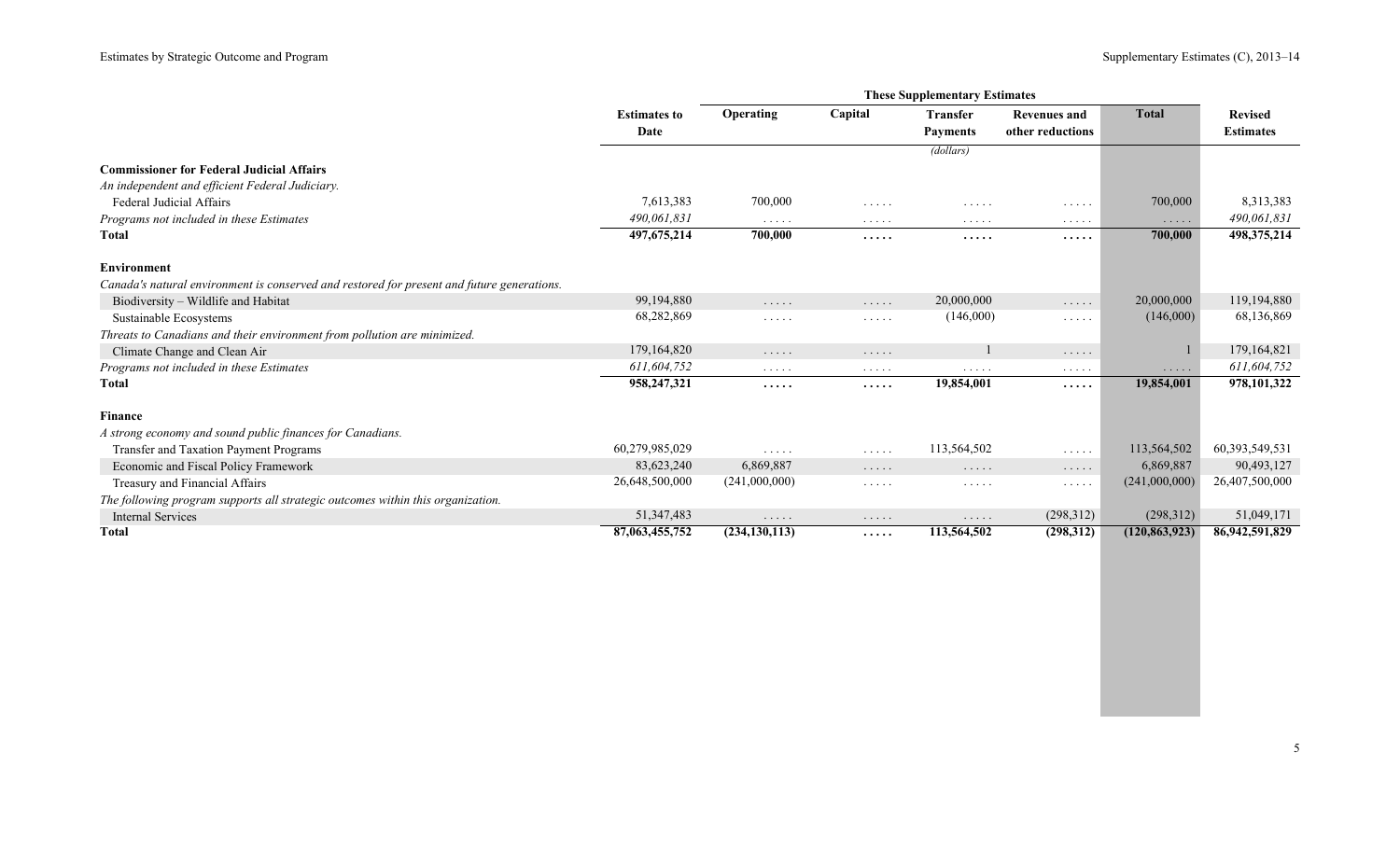|                                                                                 |                     | <b>These Supplementary Estimates</b> |                                    |                 |                     |              |                  |  |  |
|---------------------------------------------------------------------------------|---------------------|--------------------------------------|------------------------------------|-----------------|---------------------|--------------|------------------|--|--|
|                                                                                 | <b>Estimates to</b> | <b>Operating</b>                     | Capital                            | <b>Transfer</b> | <b>Revenues and</b> | <b>Total</b> | <b>Revised</b>   |  |  |
|                                                                                 | Date                |                                      |                                    | <b>Payments</b> | other reductions    |              | <b>Estimates</b> |  |  |
|                                                                                 |                     |                                      |                                    | (dollars)       |                     |              |                  |  |  |
| <b>Fisheries and Oceans</b>                                                     |                     |                                      |                                    |                 |                     |              |                  |  |  |
| Economically Prosperous Maritime Sectors and Fisheries.                         |                     |                                      |                                    |                 |                     |              |                  |  |  |
| Sustainable Aquaculture Program                                                 | 20,648,555          | 9,281,029                            | .                                  | .               | $\cdots$            | 9,281,029    | 29,929,584       |  |  |
| Aboriginal Strategies and Governance                                            | 83, 167, 818        | $\ldots$                             | $\cdots\cdots\cdots$               | (80,000)        | .                   | (80,000)     | 83,087,818       |  |  |
| <b>Small Craft Harbours</b>                                                     | 97,826,507          | $\cdots\cdots\cdots$                 | .                                  | $\cdots$        | (200,000)           | (200,000)    | 97,626,507       |  |  |
| Sustainable Aquatic Ecosystems.                                                 |                     |                                      |                                    |                 |                     |              |                  |  |  |
| <b>Environmental Response Services</b>                                          | 56,973,562          | 2,157,739                            | .                                  | .               | .                   | 2,157,739    | 59,131,301       |  |  |
| Oceans Management                                                               | 37,453,677          | 1,310,000                            | $\cdots$                           | 100,000         | .                   | 1,410,000    | 38,863,677       |  |  |
| Safe and Secure Waters.                                                         |                     |                                      |                                    |                 |                     |              |                  |  |  |
| <b>Shore-Based Asset Readiness</b>                                              | 110,868,604         | $\ldots$                             | 2,227,840                          | .               | .                   | 2,227,840    | 113,096,444      |  |  |
| Hydrographic Products and Services                                              | 29,455,399          | 485,000                              | $\sim$ $\sim$ $\sim$ $\sim$ $\sim$ | 100,000         |                     | 585,000      | 30,040,399       |  |  |
| <b>Fleet Operational Readiness</b>                                              | 499,932,777         | 45,865,290                           | (29,865,290)                       | $\cdots$        | (32,019,930)        | (16,019,930) | 483,912,847      |  |  |
| The following program supports all strategic outcomes within this organization. |                     |                                      |                                    |                 |                     |              |                  |  |  |
| Internal Services                                                               | 286,527,745         | 1,812,838                            | $\cdots$                           | $\cdots$        | $\cdots$            | 1,812,838    | 288, 340, 583    |  |  |
| Programs not included in these Estimates                                        | 564,831,757         | $\cdots$                             | .                                  | .               | .                   | .            | 564,831,757      |  |  |
| Total                                                                           | 1,787,686,401       | 60,911,896                           | (27,637,450)                       | 120,000         | (32, 219, 930)      | 1,174,516    | 1,788,860,917    |  |  |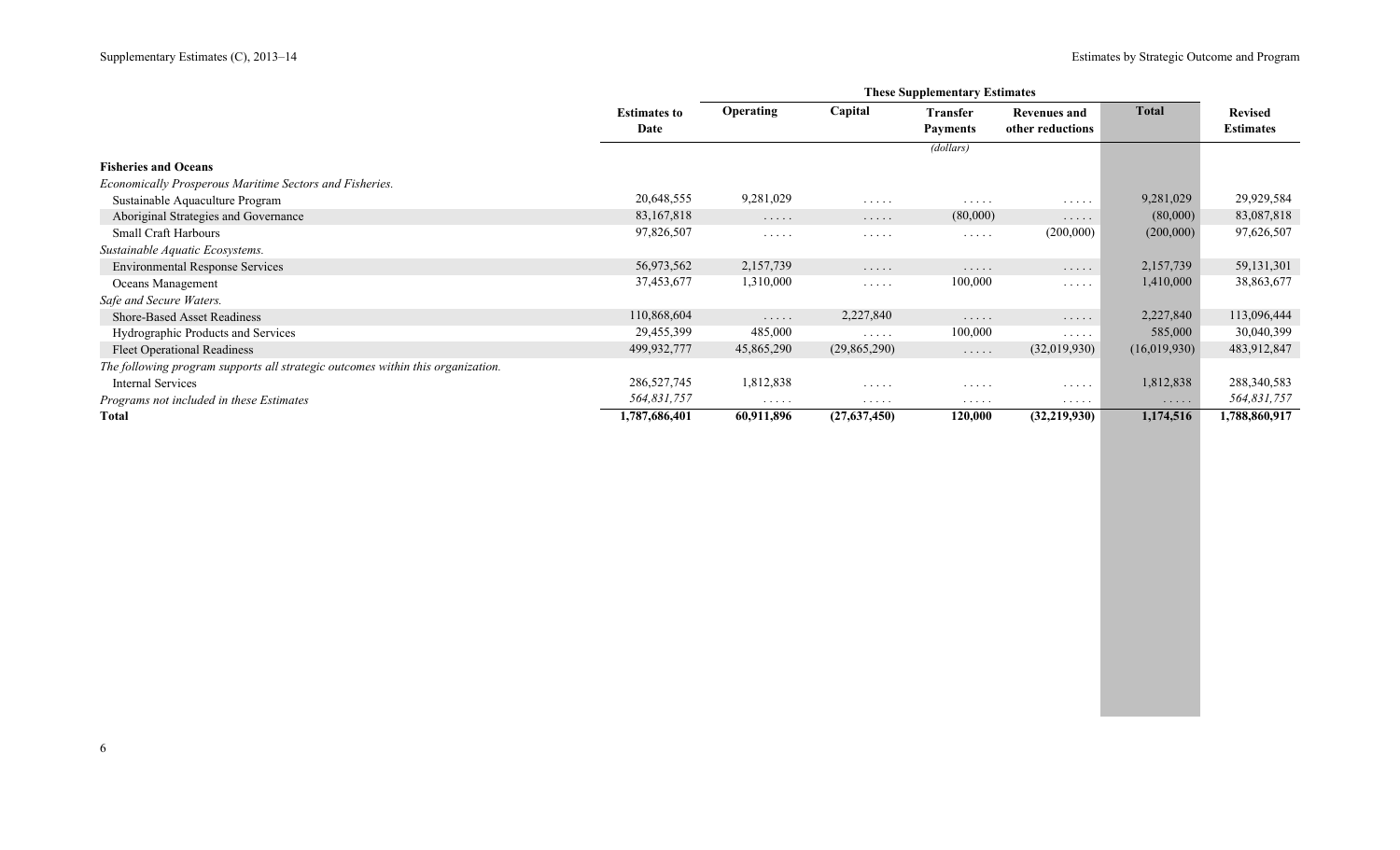|                                                                                                  |                     |                                    |              | <b>These Supplementary Estimates</b> |                                                        |              |                  |
|--------------------------------------------------------------------------------------------------|---------------------|------------------------------------|--------------|--------------------------------------|--------------------------------------------------------|--------------|------------------|
|                                                                                                  | <b>Estimates to</b> | Operating                          | Capital      | <b>Transfer</b>                      | <b>Revenues and</b>                                    | <b>Total</b> | <b>Revised</b>   |
|                                                                                                  | Date                |                                    |              | <b>Payments</b>                      | other reductions                                       |              | <b>Estimates</b> |
|                                                                                                  |                     |                                    |              | (dollars)                            |                                                        |              |                  |
| <b>Foreign Affairs, Trade and Development</b>                                                    |                     |                                    |              |                                      |                                                        |              |                  |
| The international agenda is shaped to Canada's benefit and advantage in accordance with Canadian |                     |                                    |              |                                      |                                                        |              |                  |
| interests and values.                                                                            |                     |                                    |              |                                      |                                                        |              |                  |
| Diplomacy and Advocacy                                                                           | 1,017,452,509       | 8,856,980                          | .            | .                                    | $\cdots$                                               | 8,856,980    | 1,026,309,489    |
| International Policy Advice and Integration                                                      | 75,855,194          | 291,354                            | $\cdots$     | $\cdots$                             | $\cdots$                                               | 291,354      | 76,146,548       |
| Reduction in poverty for those living in countries where Canada engages in international         |                     |                                    |              |                                      |                                                        |              |                  |
| development.                                                                                     |                     |                                    |              |                                      |                                                        |              |                  |
| Low-income countries                                                                             | 827,002,049         | 8,306,202                          | $\ldots$     | 115,774                              | $\sim$ $\sim$ $\sim$ $\sim$ $\sim$                     | 8,421,976    | 835,424,025      |
| Middle-income countries                                                                          | 305,039,335         | $\sim$ $\sim$ $\sim$ $\sim$ $\sim$ | $\cdots$     | 336,319                              | $\mathcal{L}^{\mathcal{A}}$ . The set of $\mathcal{A}$ | 336,319      | 305, 375, 654    |
| Fragile states and crisis-affected communities                                                   | 751,706,078         | $\cdots$                           | $\cdots$     | 170,227                              | $\cdots$                                               | 170,227      | 751,876,305      |
| Canadian engagement for development                                                              | 224,489,162         | $\cdots\cdots\cdots$               | $\cdots$     | (1,292,771)                          | $\cdots \cdots \cdots$                                 | (1,292,771)  | 223,196,391      |
| Canadians are satisfied with commercial, consular and passport services.                         |                     |                                    |              |                                      |                                                        |              |                  |
| <b>International Commerce</b>                                                                    | 153,770,837         | 3,283,789                          | $\ldots$     | 918,492                              | $\ldots$                                               | 4,202,281    | 157,973,118      |
| Consular Services and Emergency Management                                                       | 46, 365, 326        | 1,276,524                          | $\cdots$     | $\cdots$                             | $\cdots$                                               | 1,276,524    | 47,641,850       |
| The Department of Foreign Affairs and International Trade maintains a mission network of         |                     |                                    |              |                                      |                                                        |              |                  |
| infrastructure and services to enable the Government of Canada to achieve its international      |                     |                                    |              |                                      |                                                        |              |                  |
| <i>priorities.</i>                                                                               |                     |                                    |              |                                      |                                                        |              |                  |
| Government of Canada Benefits                                                                    | 200,717,334         | 13,748,660                         | $\cdots$     | $\cdots$                             | $\cdots$                                               | 13,748,660   | 214,465,994      |
| Governance, Strategic Direction and Common Service Delivery                                      | 652,392,353         | 22,600,310                         | (16,646,480) | $\sim$ $\sim$ $\sim$ $\sim$ $\sim$   | (16, 734, 506)                                         | (10,780,676) | 641, 611, 677    |
| The following program supports all strategic outcomes within this organization.                  |                     |                                    |              |                                      |                                                        |              |                  |
| <b>Internal Services</b>                                                                         | 254,516,683         | 1,117,256                          | $\cdots$     | $\cdots$                             | $\cdots$                                               | 1,117,256    | 255,633,939      |
| Programs not included in these Estimates                                                         | 593,116,708         | $\cdots$                           | $\cdots$     | $\cdots$                             | $\cdots$                                               | .            | 593,116,708      |
| <b>Total</b>                                                                                     | 5,102,423,568       | 59,481,075                         | (16,646,480) | 248,041                              | (16,734,506)                                           | 26,348,130   | 5,128,771,698    |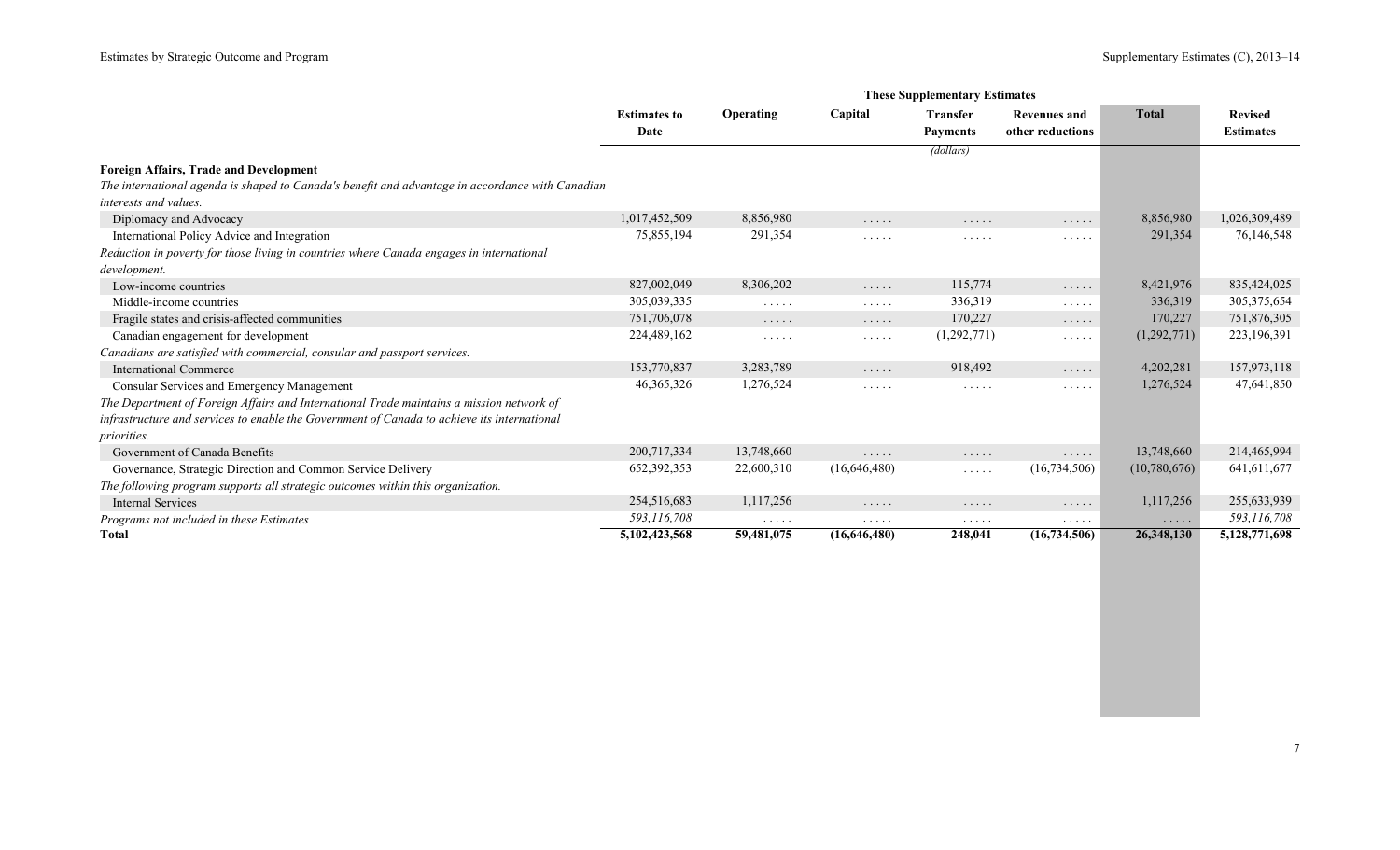|                                                                                                       | <b>These Supplementary Estimates</b> |                |                                    |                                    |                                    |               |                  |
|-------------------------------------------------------------------------------------------------------|--------------------------------------|----------------|------------------------------------|------------------------------------|------------------------------------|---------------|------------------|
|                                                                                                       | <b>Estimates to</b>                  | Operating      | Capital                            | <b>Transfer</b>                    | Revenues and                       | <b>Total</b>  | <b>Revised</b>   |
|                                                                                                       | Date                                 |                |                                    | <b>Payments</b>                    | other reductions                   |               | <b>Estimates</b> |
|                                                                                                       |                                      |                |                                    | (dollars)                          |                                    |               |                  |
| Health                                                                                                |                                      |                |                                    |                                    |                                    |               |                  |
| First Nations and Inuit communities and individuals receive health services and benefits that are     |                                      |                |                                    |                                    |                                    |               |                  |
| responsive to their needs so as to improve their health status.                                       |                                      |                |                                    |                                    |                                    |               |                  |
| Health Infrastructure Support for First Nations and Inuit                                             | 405,747,725                          | (14,099,999)   | 1.1.1.1                            | 18,100,001                         | (647,379)                          | 3,352,623     | 409,100,348      |
| Supplementary Health Benefits for First Nations and Inuit                                             | 1,154,519,799                        | (5,498,996)    | .                                  | 5,498,996                          | $\cdots$                           | .             | 1,154,519,799    |
| First Nations and Inuit Primary Health Care                                                           | 973,473,438                          | (8,327,145)    | (1,000,000)                        | 7,193,831                          | $\sim$ $\sim$ $\sim$ $\sim$ $\sim$ | (2, 133, 314) | 971,340,124      |
| Health risks and benefits associated with food, products, substances, and environmental factors are   |                                      |                |                                    |                                    |                                    |               |                  |
| appropriately managed and communicated to Canadians.                                                  |                                      |                |                                    |                                    |                                    |               |                  |
| <b>Health Products</b>                                                                                | 156,658,303                          | 151,650        | $\cdots$                           | $\cdots\cdots$                     | $\cdots$                           | 151,650       | 156,809,953      |
| A health system responsive to the needs of Canadians.                                                 |                                      |                |                                    |                                    |                                    |               |                  |
| Official Language Minority Community Development                                                      | 23,752,720                           | 459,500        | $\sim$ $\sim$ $\sim$ $\sim$ $\sim$ | 4,000,000                          | (4,459,500)                        | $\cdots$      | 23,752,720       |
| The following program supports all strategic outcomes within this organization.                       |                                      |                |                                    |                                    |                                    |               |                  |
| <b>Internal Services</b>                                                                              | 322,021,718                          | 300,714        | (600,000)                          | 600,000                            | (251, 852)                         | 48,862        | 322,070,580      |
| Programs not included in these Estimates                                                              | 656,775,481                          | $\cdots$       | $\cdots$                           | $\sim$ $\sim$ $\sim$ $\sim$ $\sim$ | $\cdots$                           | $\cdots$      | 656,775,481      |
| Total                                                                                                 | 3,692,949,184                        | (27, 014, 276) | (1,600,000)                        | 35,392,828                         | (5,358,731)                        | 1,419,821     | 3,694,369,005    |
| <b>House of Commons</b>                                                                               |                                      |                |                                    |                                    |                                    |               |                  |
| Effective administrative and professional support for Members, both individually and collectively, in |                                      |                |                                    |                                    |                                    |               |                  |
| their roles as legislators and representatives of 308 constituencies, in the Chamber, in committee    |                                      |                |                                    |                                    |                                    |               |                  |
| and in caucus.                                                                                        |                                      |                |                                    |                                    |                                    |               |                  |
| House Administration                                                                                  | 182,223,371                          | 919,448        | $\cdots$                           | $\cdots$                           | $\cdots$                           | 919,448       | 183, 142, 819    |
| Programs not included in these Estimates                                                              | 261,855,482                          | $\cdots$       | $\cdots$                           | $\cdots$                           | $\cdots$                           | $\cdots$      | 261,855,482      |
| <b>Total</b>                                                                                          | 444,078,853                          | 919,448        | .                                  | $\cdots\cdots$                     | .                                  | 919,448       | 444,998,301      |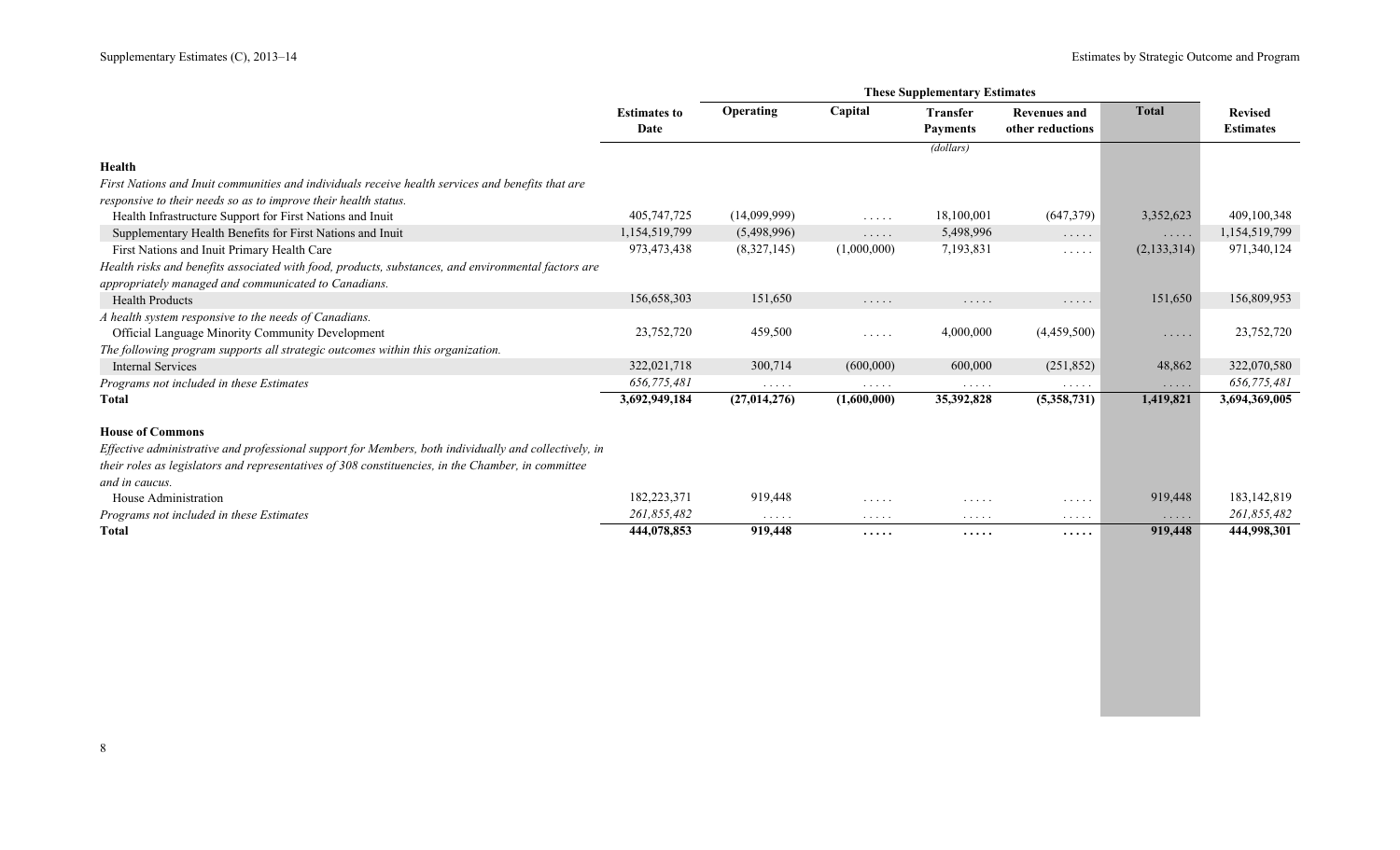|                                                                                                   |                     | <b>These Supplementary Estimates</b> |                                                        |                                    |                                        |                                    |                  |  |  |
|---------------------------------------------------------------------------------------------------|---------------------|--------------------------------------|--------------------------------------------------------|------------------------------------|----------------------------------------|------------------------------------|------------------|--|--|
|                                                                                                   | <b>Estimates to</b> | Operating                            | Capital                                                | <b>Transfer</b>                    | <b>Revenues and</b>                    | <b>Total</b>                       | <b>Revised</b>   |  |  |
|                                                                                                   | Date                |                                      |                                                        | <b>Payments</b>                    | other reductions                       |                                    | <b>Estimates</b> |  |  |
|                                                                                                   |                     |                                      |                                                        | (dollars)                          |                                        |                                    |                  |  |  |
| <b>Indian Affairs and Northern Development</b>                                                    |                     |                                      |                                                        |                                    |                                        |                                    |                  |  |  |
| The Land and Economy – Full participation of First Nations, Métis, Non-Status Indians and Inuit   |                     |                                      |                                                        |                                    |                                        |                                    |                  |  |  |
| individuals and communities in the economy.                                                       |                     |                                      |                                                        |                                    |                                        |                                    |                  |  |  |
| Federal Administration of Reserve Land                                                            | 53, 547, 147        | $\ldots$                             | $\ldots$                                               | 33,219,384                         | (2,500,000)                            | 30,719,384                         | 84,266,531       |  |  |
| Community Infrastructure                                                                          | 1,202,222,744       | $\sim$ $\sim$ $\sim$ $\sim$ $\sim$   | $\mathbb{Z}^n$ . $\mathbb{Z}^n$ , $\mathbb{Z}^n$       | 20,500,000                         | (33,000,000)                           | (12,500,000)                       | 1,189,722,744    |  |  |
| The People - Individual, family and community well-being for First Nations and Inuit.             |                     |                                      |                                                        |                                    |                                        |                                    |                  |  |  |
| Education                                                                                         | 1,765,619,856       | $\cdots$                             | $\ldots$                                               | 1,000,000                          | $\ldots$                               | 1,000,000                          | 1,766,619,856    |  |  |
| The Government – Good governance and co-operative relationships for First Nations, Métis,         |                     |                                      |                                                        |                                    |                                        |                                    |                  |  |  |
| Non-Status Indians, Inuit and Northerners.                                                        |                     |                                      |                                                        |                                    |                                        |                                    |                  |  |  |
| Governance and Institutions of Government                                                         | 456,597,692         | 329,993                              | $\ldots$                                               | 654,200                            | $\mathbb{Z}^2$ . In the $\mathbb{Z}^2$ | 984,193                            | 457,581,885      |  |  |
| <b>Treaty Management</b>                                                                          | 721,135,276         | $\ldots$                             | .                                                      | 80,000                             | $\ldots$                               | 80,000                             | 721,215,276      |  |  |
| Co-operative Relationships                                                                        | 1,035,592,913       | $\cdots\cdots\cdots$                 | $\cdots \cdots \cdots$                                 | $\sim$ $\sim$ $\sim$ $\sim$ $\sim$ | (1,792,860)                            | (1,792,860)                        | 1,033,800,053    |  |  |
| The North – Self-reliance, prosperity and well-being for the people and communities of the North. |                     |                                      |                                                        |                                    |                                        |                                    |                  |  |  |
| Northern Governance and People                                                                    | 157,342,839         | 11,325,557                           | 1.1.1.1                                                | 4,274,830                          | 1.1.1.1                                | 15,600,387                         | 172,943,226      |  |  |
| Northern Land, Resources and Environmental Management                                             | 259,309,002         | (22, 355, 553)                       | $\sim$ $\sim$ $\sim$ $\sim$ $\sim$                     | 22,355,553                         | (35,066,037)                           | (35,066,037)                       | 224, 242, 965    |  |  |
| The following program supports all strategic outcomes within this organization.                   |                     |                                      |                                                        |                                    |                                        |                                    |                  |  |  |
| <b>Internal Services</b>                                                                          | 320,850,842         | 1,083,292                            | $\sim$ $\sim$ $\sim$ $\sim$ $\sim$                     | $\cdots$                           | $\cdots$                               | 1,083,292                          | 321,934,134      |  |  |
| Programs not included in these Estimates                                                          | 2,702,958,720       | .                                    | $\cdots$                                               | $\cdots$                           | $\cdots$                               | $\sim$ $\sim$ $\sim$ $\sim$ $\sim$ | 2,702,958,720    |  |  |
| <b>Total</b>                                                                                      | 8,675,177,031       | (9,616,711)                          | .                                                      | 82,083,967                         | (72,358,897)                           | 108,359                            | 8,675,285,390    |  |  |
| <b>International Development Research Centre</b>                                                  |                     |                                      |                                                        |                                    |                                        |                                    |                  |  |  |
| Stronger capacity in developing countries to research and propose solutions that support          |                     |                                      |                                                        |                                    |                                        |                                    |                  |  |  |
| sustainable and equitable development and poverty reduction.                                      |                     |                                      |                                                        |                                    |                                        |                                    |                  |  |  |
| Capacity to Do, Use and Manage Research                                                           | 42,428,310          | 175,324                              | $\mathcal{L}^{\mathcal{A}}$ . The set of $\mathcal{A}$ | .                                  | $\cdots \cdots \cdots$                 | 175,324                            | 42,603,634       |  |  |
| Research on Development Challenges                                                                | 161,853,396         | 66,344                               | $\cdots\cdots\cdots$                                   | $\cdots\cdots\cdots$               | $\cdots\cdots\cdots$                   | 66,344                             | 161,919,740      |  |  |
| Programs not included in these Estimates                                                          | 21,108,360          | $\sim$ $\sim$ $\sim$ $\sim$ $\sim$   | $\ldots$                                               | $\sim$ $\sim$ $\sim$ $\sim$ $\sim$ | $\sim$ $\sim$ $\sim$ $\sim$ $\sim$     | $\sim$ $\sim$ $\sim$ $\sim$ $\sim$ | 21,108,360       |  |  |
| <b>Total</b>                                                                                      | 225,390,066         | 241,668                              | .                                                      | .                                  | $\cdots\cdots$                         | 241,668                            | 225, 631, 734    |  |  |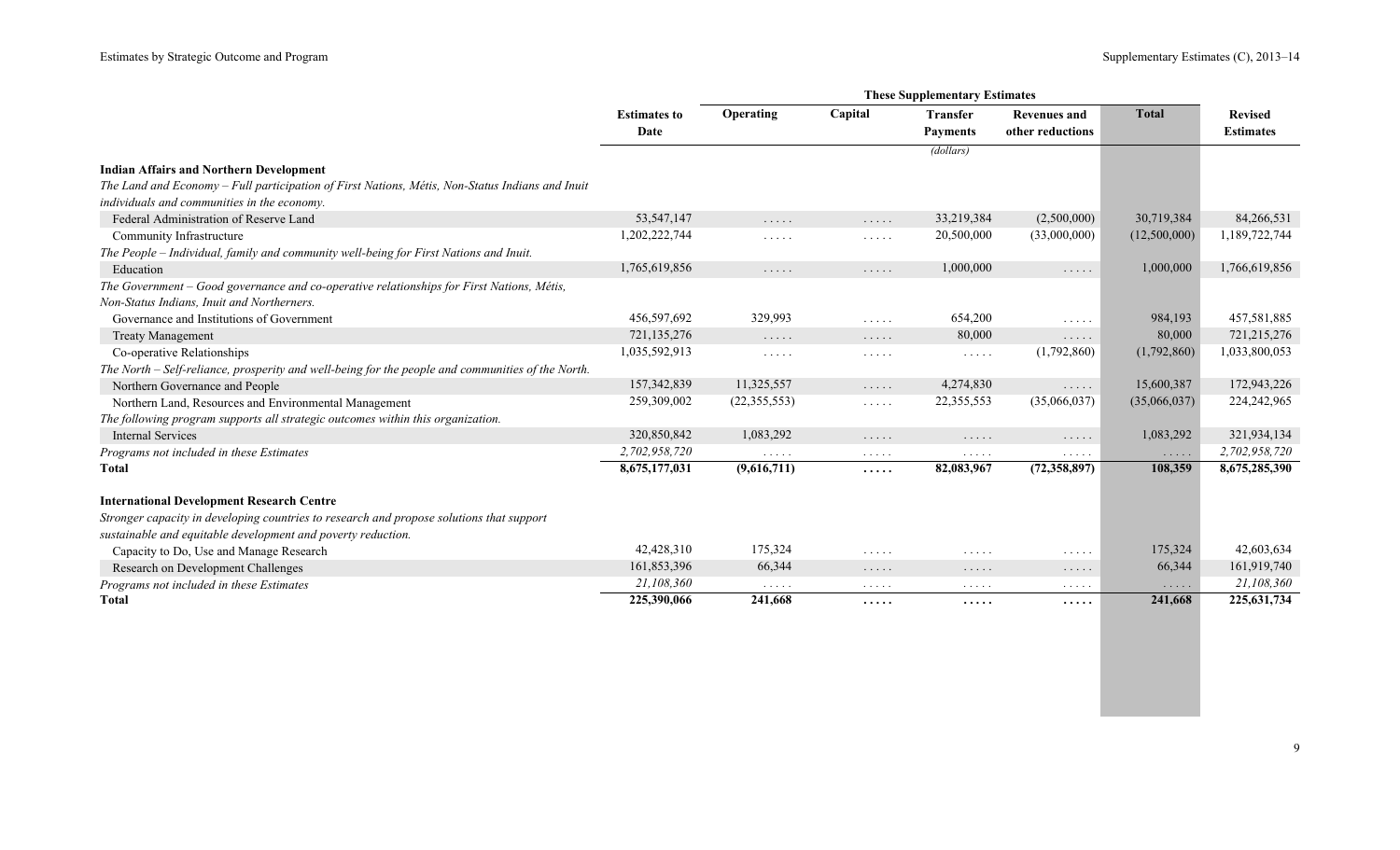|                                                                                 |                             |                                                                                                                 |                                                                   | <b>These Supplementary Estimates</b> |                                         |                      |                                    |
|---------------------------------------------------------------------------------|-----------------------------|-----------------------------------------------------------------------------------------------------------------|-------------------------------------------------------------------|--------------------------------------|-----------------------------------------|----------------------|------------------------------------|
|                                                                                 | <b>Estimates to</b><br>Date | Operating                                                                                                       | Capital                                                           | <b>Transfer</b><br><b>Payments</b>   | <b>Revenues and</b><br>other reductions | <b>Total</b>         | <b>Revised</b><br><b>Estimates</b> |
|                                                                                 |                             |                                                                                                                 |                                                                   | (dollars)                            |                                         |                      |                                    |
| <b>Justice</b>                                                                  |                             |                                                                                                                 |                                                                   |                                      |                                         |                      |                                    |
| A fair, relevant and accessible Canadian justice system.                        |                             |                                                                                                                 |                                                                   |                                      |                                         |                      |                                    |
| Stewardship of the Canadian Legal Framework                                     | 391,114,768                 | 170,919                                                                                                         | $\mathbb{Z}^n$ . $\mathbb{Z}^n$ , $\mathbb{Z}^n$ , $\mathbb{Z}^n$ | 6,265,452                            | (1,265,452)                             | 5,170,919            | 396,285,687                        |
| The following program supports all strategic outcomes within this organization. |                             |                                                                                                                 |                                                                   |                                      |                                         |                      |                                    |
| <b>Internal Services</b>                                                        | 83,477,751                  | (1,253,671)                                                                                                     | $\cdots\cdots\cdots$                                              | $\cdots\cdots\cdots$                 | (156,084)                               | (1,409,755)          | 82,067,996                         |
| Programs not included in these Estimates                                        | 193,827,063                 | $\mathcal{L}^{\mathcal{A}}$ , and $\mathcal{L}^{\mathcal{A}}$ , and                                             | $\cdots$                                                          | $\cdots$                             | $\cdots$                                | $\cdots$             | 193,827,063                        |
| <b>Total</b>                                                                    | 668,419,582                 | (1,082,752)                                                                                                     | .                                                                 | 6,265,452                            | (1,421,536)                             | 3,761,164            | 672,180,746                        |
| <b>Library and Archives of Canada</b>                                           |                             |                                                                                                                 |                                                                   |                                      |                                         |                      |                                    |
| The following program supports all strategic outcomes within this organization. |                             |                                                                                                                 |                                                                   |                                      |                                         |                      |                                    |
| Internal Services                                                               | 22,579,568                  | 694,501                                                                                                         | $\mathcal{L}^{\mathcal{A}}$ . The set of $\mathcal{A}$            | $\cdots$                             | $\sim$ $\sim$ $\sim$ $\sim$ $\sim$      | 694,501              | 23,274,069                         |
| Programs not included in these Estimates                                        | 75,767,127                  | .                                                                                                               | $\cdots$                                                          | $\cdots$                             | $\sim$ $\sim$ $\sim$ $\sim$ $\sim$      | $\cdots\cdots\cdots$ | 75,767,127                         |
| Total                                                                           | 98,346,695                  | 694,501                                                                                                         | .                                                                 | .                                    | .                                       | 694,501              | 99,041,196                         |
| <b>National Defence</b>                                                         |                             |                                                                                                                 |                                                                   |                                      |                                         |                      |                                    |
| Resources are acquired to meet Government Defence Expectations.                 |                             |                                                                                                                 |                                                                   |                                      |                                         |                      |                                    |
| <b>Equipment Acquisition and Disposal</b>                                       | 2,568,811,877               | $\ldots$                                                                                                        | 107,382,400                                                       | .                                    | (49, 497, 531)                          | 57,884,869           | 2,626,696,746                      |
| Defence Science and Technology                                                  | 273,435,407                 | $\cdots$                                                                                                        | (141,900)                                                         | .                                    | .                                       | (141,900)            | 273,293,507                        |
| Care and Support to the Canadian Forces and Contribution to Canadian Society.   |                             |                                                                                                                 |                                                                   |                                      |                                         |                      |                                    |
| Environment Protection and Stewardship                                          | 108,260,103                 | (25,000)                                                                                                        | $\ldots$                                                          | $\cdots$                             | $\cdots$                                | (25,000)             | 108,235,103                        |
| Defence operations improve peace, stability and security wherever deployed.     |                             |                                                                                                                 |                                                                   |                                      |                                         |                      |                                    |
| International Peace, Stability and Security                                     | 1,316,411,437               | (67,100)                                                                                                        | $\mathcal{L}^{\mathcal{A}}$ . The set of $\mathcal{A}$            | $\cdots$                             | $\sim$ $\sim$ $\sim$ $\sim$ $\sim$      | (67,100)             | 1,316,344,337                      |
| The following program supports all strategic outcomes within this organization. |                             |                                                                                                                 |                                                                   |                                      |                                         |                      |                                    |
| <b>Internal Services</b>                                                        | 909,025,613                 | (54,608,343)                                                                                                    | (2,731,357)                                                       | .                                    | $\cdots$                                | (57, 339, 700)       | 851,685,913                        |
| Programs not included in these Estimates                                        | 13,503,020,799              | $\begin{array}{cccccccccccccc} \bullet & \bullet & \bullet & \bullet & \bullet & \bullet & \bullet \end{array}$ | $\cdots\cdots\cdots$                                              | $\cdots\cdots\cdots$                 | $\cdots$                                | $\cdots$             | 13,503,020,799                     |
| <b>Total</b>                                                                    | 18,678,965,236              | (54,700,443)                                                                                                    | 104,509,143                                                       | .                                    | (49, 497, 531)                          | 311,169              | 18,679,276,405                     |
|                                                                                 |                             |                                                                                                                 |                                                                   |                                      |                                         |                      |                                    |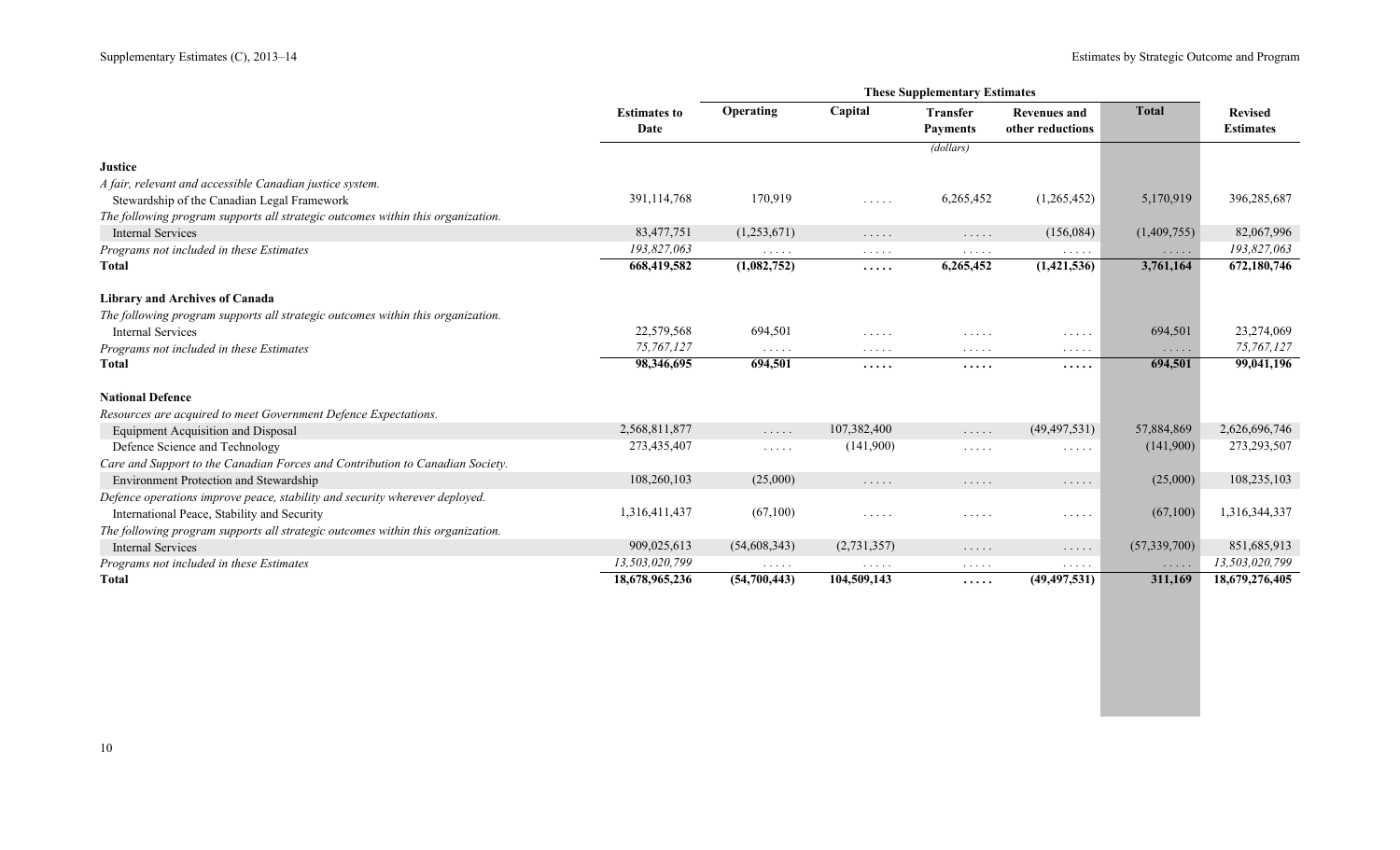|                                                                                                       |                     |                                           |                                    | <b>These Supplementary Estimates</b>      |                                                  |              |                  |
|-------------------------------------------------------------------------------------------------------|---------------------|-------------------------------------------|------------------------------------|-------------------------------------------|--------------------------------------------------|--------------|------------------|
|                                                                                                       | <b>Estimates to</b> | Operating                                 | Capital                            | <b>Transfer</b>                           | <b>Revenues and</b>                              | <b>Total</b> | <b>Revised</b>   |
|                                                                                                       | Date                |                                           |                                    | <b>Payments</b>                           | other reductions                                 |              | <b>Estimates</b> |
|                                                                                                       |                     |                                           |                                    | (dollars)                                 |                                                  |              |                  |
| <b>National Research Council of Canada</b>                                                            |                     |                                           |                                    |                                           |                                                  |              |                  |
| Advancements in the development and deployment of innovative technologies in targeted Canadian        |                     |                                           |                                    |                                           |                                                  |              |                  |
| industries and national priority areas in support of federal priorities in innovation and science and |                     |                                           |                                    |                                           |                                                  |              |                  |
| technology.                                                                                           |                     |                                           |                                    |                                           |                                                  |              |                  |
| <b>Industrial Research Assistance</b>                                                                 | 286,860,916         | 1.1.1.1                                   | $\sim$ $\sim$ $\sim$ $\sim$ $\sim$ | 1,438,771                                 | $\sim$ $\sim$ $\sim$ $\sim$ $\sim$               | 1,438,771    | 288,299,687      |
| Canadians have access to research and development information and infrastructure.                     |                     |                                           |                                    |                                           |                                                  |              |                  |
| National Science and Technology Infrastructure                                                        | 94,426,168          | $\dots$                                   | $\ldots$                           | 996,103                                   | $\cdots$                                         | 996,103      | 95,422,271       |
| The following program supports all strategic outcomes within this organization.                       |                     |                                           |                                    |                                           |                                                  |              |                  |
| Internal Services                                                                                     | 161,865,193         | (2,501,102)                               | 3,060,001                          |                                           | (1,530,000)                                      | (971, 100)   | 160,894,093      |
| Programs not included in these Estimates                                                              | 344,484,389         | $\sim$ $\sim$ $\sim$ $\sim$ $\sim$        | $\sim$ $\sim$ $\sim$ $\sim$ $\sim$ | $\ldots$                                  | .                                                | $\cdots$     | 344,484,389      |
| <b>Total</b>                                                                                          | 887,636,666         | (2,501,102)                               | 3,060,001                          | 2,434,875                                 | (1,530,000)                                      | 1,463,774    | 889,100,440      |
| <b>Natural Sciences and Engineering Research Council</b>                                              |                     |                                           |                                    |                                           |                                                  |              |                  |
| Canada is a world leader in advancing, connecting and applying new knowledge in the natural           |                     |                                           |                                    |                                           |                                                  |              |                  |
| sciences and engineering.                                                                             |                     |                                           |                                    |                                           |                                                  |              |                  |
| Innovation: Research Partnerships                                                                     | 370,706,731         | $\sim$ $\sim$ $\sim$ $\sim$ $\sim$        | $\sim$ $\sim$ $\sim$ $\sim$ $\sim$ | 4,590,433                                 | (122, 482)                                       | 4,467,951    | 375,174,682      |
| The following program supports all strategic outcomes within this organization.                       |                     |                                           |                                    |                                           |                                                  |              |                  |
| <b>Internal Services</b>                                                                              | 24,001,230          | (122, 482)                                | $\sim$ $\sim$ $\sim$ $\sim$ $\sim$ | $\cdots$                                  | $\sim$ $\sim$ $\sim$ $\sim$ $\sim$               | (122, 482)   | 23,878,748       |
| Programs not included in these Estimates                                                              | 668,952,536         | $\alpha$ , $\alpha$ , $\alpha$ , $\alpha$ | $\sim$ $\sim$ $\sim$ $\sim$ $\sim$ | $\alpha$ , $\alpha$ , $\alpha$ , $\alpha$ | $\mathbb{Z}^n$ . $\mathbb{Z}^n$ , $\mathbb{Z}^n$ | $\ldots$     | 668,952,536      |
| <b>Total</b>                                                                                          | 1,063,660,497       | (122, 482)                                | $\cdots$                           | 4,590,433                                 | (122, 482)                                       | 4,345,469    | 1,068,005,966    |
| Office of the Co-ordinator, Status of Women                                                           |                     |                                           |                                    |                                           |                                                  |              |                  |
| Equality between women and men is promoted and advanced in Canada.                                    |                     |                                           |                                    |                                           |                                                  |              |                  |
| Advancing Equality for Women                                                                          | 24,286,364          | 83,300                                    | .                                  | $\sim$ $\sim$ $\sim$ $\sim$ $\sim$        | $\cdots$                                         | 83,300       | 24,369,664       |
| Leadership, Expertise and Advice                                                                      | 2,135,462           | 41,751                                    | $\cdots$                           | $\sim$ $\sim$ $\sim$ $\sim$ $\sim$        | $\cdots$                                         | 41,751       | 2,177,213        |
| The following program supports all strategic outcomes within this organization.                       |                     |                                           |                                    |                                           |                                                  |              |                  |
| <b>Internal Services</b>                                                                              | 4,795,341           | 83,300                                    | $\ldots$                           | $\cdots$                                  | $\cdots\cdots\cdots$                             | 83,300       | 4,878,641        |
| Total                                                                                                 | 31,217,167          | 208,351                                   | .                                  | $\cdots$                                  | .                                                | 208,351      | 31,425,518       |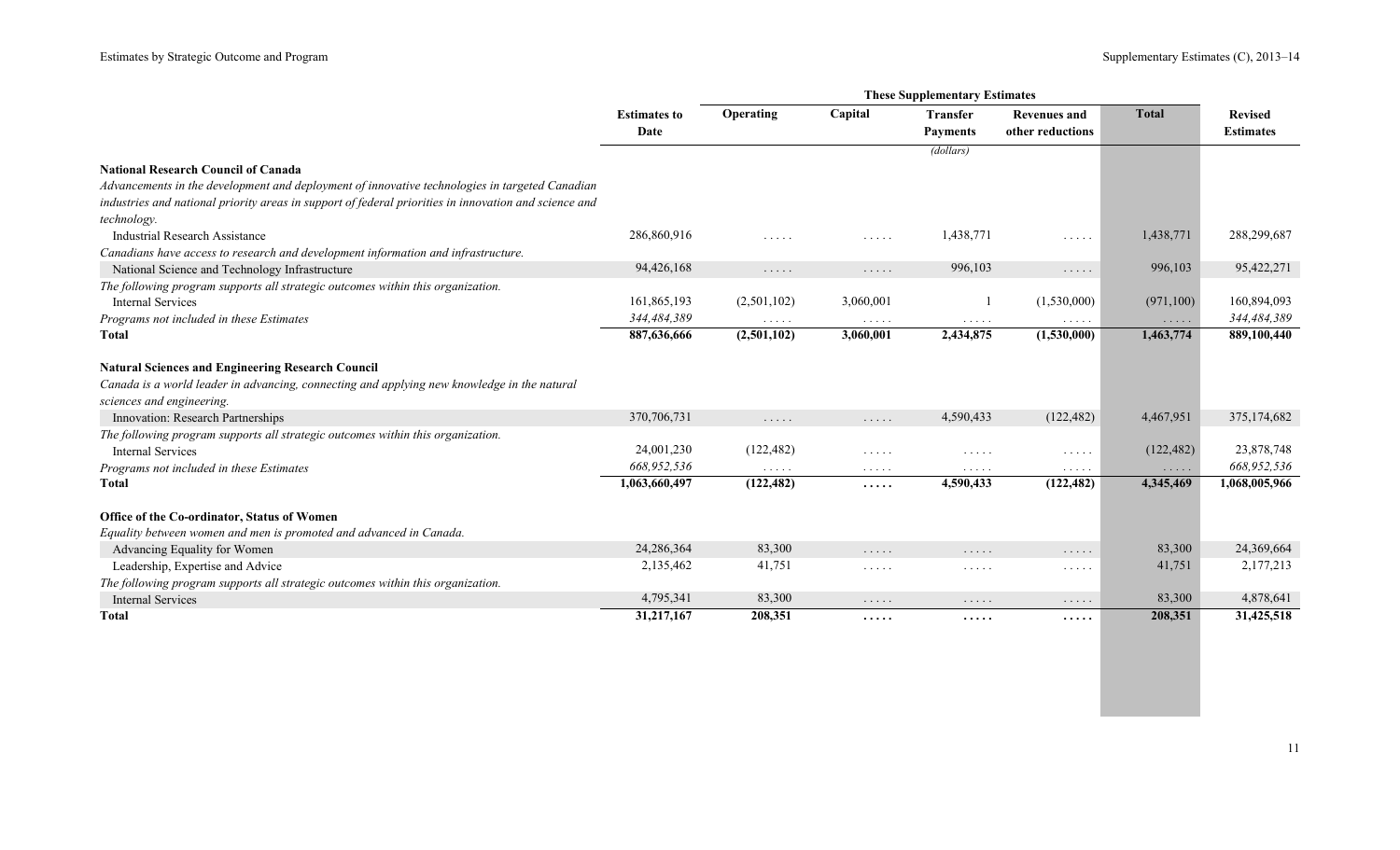|                                                                                                      | <b>Estimates to</b><br>Date | Operating                                                                                     | Capital                                                             | <b>Transfer</b><br><b>Payments</b>               | <b>Revenues and</b><br>other reductions       | <b>Total</b>                   | <b>Revised</b><br><b>Estimates</b> |
|------------------------------------------------------------------------------------------------------|-----------------------------|-----------------------------------------------------------------------------------------------|---------------------------------------------------------------------|--------------------------------------------------|-----------------------------------------------|--------------------------------|------------------------------------|
|                                                                                                      |                             |                                                                                               |                                                                     | (dollars)                                        |                                               |                                |                                    |
| <b>Parks Canada Agency</b>                                                                           |                             |                                                                                               |                                                                     |                                                  |                                               |                                |                                    |
| Canadians have a strong sense of connection, through meaningful experiences, to their national       |                             |                                                                                               |                                                                     |                                                  |                                               |                                |                                    |
| parks, national historic sites and national marine conservation areas and these protected places are |                             |                                                                                               |                                                                     |                                                  |                                               |                                |                                    |
| enjoyed in ways that leave them unimpaired for present and future generations.                       |                             |                                                                                               |                                                                     |                                                  |                                               |                                |                                    |
| Heritage Places Establishment                                                                        | 22,185,472                  | (6,250,000)                                                                                   | $\ldots$                                                            | 12,500,000                                       | $\mathbb{Z}^2$ . In the $\mathbb{Z}^2$        | 6,250,000                      | 28,435,472                         |
| Townsite and Throughway Infrastructure                                                               | 103,171,481                 | 1,000,000                                                                                     | $\ldots$                                                            | $\mathbb{Z}^2$ . $\mathbb{Z}^2$ , $\mathbb{Z}^2$ | (63,000)                                      | 937,000                        | 104,108,481                        |
| Public Appreciation and Understanding                                                                | 39,774,652                  | $\sim$ $\sim$ $\sim$ $\sim$ $\sim$                                                            | $\sim$ $\sim$ $\sim$ $\sim$ $\sim$                                  | $\mathbb{Z}^2$ . In the $\mathbb{Z}^2$           | (16,000)                                      | (16,000)                       | 39,758,652                         |
| Visitor Experience                                                                                   | 232, 271, 593               | $\sim$ $\sim$ $\sim$ $\sim$ $\sim$                                                            | $\cdots\cdots\cdots$                                                | $\mathbb{Z}^n$ . $\mathbb{Z}^n$ , $\mathbb{Z}^n$ | (33,000)                                      | (33,000)                       | 232,238,593                        |
| Heritage Resources Conservation                                                                      | 160, 171, 525               | $\sim$ $\sim$ $\sim$ $\sim$ $\sim$                                                            | $\cdots$                                                            | $\mathbb{Z}^2$ . $\mathbb{Z}^2$ , $\mathbb{Z}^2$ | (35,000)                                      | (35,000)                       | 160,136,525                        |
| The following program supports all strategic outcomes within this organization.                      |                             |                                                                                               |                                                                     |                                                  |                                               |                                |                                    |
| <b>Internal Services</b>                                                                             | 65,886,030                  | $\sim$ $\sim$ $\sim$ $\sim$ $\sim$                                                            | $\sim$ $\sim$ $\sim$ $\sim$ $\sim$                                  | $\ldots$                                         | (633,878)                                     | (633,878)                      | 65,252,152                         |
| Total                                                                                                | 623,460,753                 | (5,250,000)                                                                                   | .                                                                   | 12,500,000                                       | (780, 878)                                    | 6,469,122                      | 629,929,875                        |
| <b>Privy Council</b>                                                                                 |                             |                                                                                               |                                                                     |                                                  |                                               |                                |                                    |
| The Government's agenda and decision making are supported and implemented and the institutions       |                             |                                                                                               |                                                                     |                                                  |                                               |                                |                                    |
| of government are supported and maintained.                                                          |                             |                                                                                               |                                                                     |                                                  |                                               |                                |                                    |
| Prime Minister and portfolio ministers' support and advice                                           | 66,442,415                  | 2,363,481                                                                                     | $\sim$ $\sim$ $\sim$ $\sim$ $\sim$                                  | $\cdots \cdots \cdots$                           | $\cdots$                                      | 2,363,481                      | 68,805,896                         |
| The following program supports all strategic outcomes within this organization.                      |                             |                                                                                               |                                                                     |                                                  |                                               |                                |                                    |
| <b>Internal Services</b>                                                                             | 40,289,341                  | 124,469                                                                                       | $\cdots$                                                            | $\mathbb{Z}^n$ . $\mathbb{Z}^n$ , $\mathbb{Z}^n$ | (114, 949)                                    | 9,520                          | 40,298,861                         |
| Programs not included in these Estimates                                                             | 17,863,114                  | $\alpha$ , $\alpha$ , $\alpha$ , $\alpha$                                                     | $\mathcal{L}^{\mathcal{A}}$ , and $\mathcal{L}^{\mathcal{A}}$ , and | $\sim$ $\sim$ $\sim$ $\sim$ $\sim$               | $\cdots$                                      | $\cdots$                       | 17,863,114                         |
| Total                                                                                                | 124,594,870                 | 2,487,950                                                                                     | $\cdots$                                                            | .                                                | (114, 949)                                    | 2,373,001                      | 126,967,871                        |
| Public Health Agency of Canada                                                                       |                             |                                                                                               |                                                                     |                                                  |                                               |                                |                                    |
| Protecting Canadians and empowering them to improve their health.                                    |                             |                                                                                               |                                                                     |                                                  |                                               |                                |                                    |
| Health Promotion and Disease Prevention                                                              | 310,568,285                 | (25,000)                                                                                      | $\sim$ $\sim$ $\sim$ $\sim$ $\sim$                                  | (1,693,831)                                      | $\mathbb{Z}^2$ . In the set of $\mathbb{Z}^2$ | (1,718,831)                    | 308,849,454                        |
| Programs not included in these Estimates                                                             | 303,696,683                 | $\mathbf{1}^{\prime}$ , $\mathbf{1}^{\prime}$ , $\mathbf{1}^{\prime}$ , $\mathbf{1}^{\prime}$ | $\sim$ $\sim$ $\sim$ $\sim$ $\sim$                                  | $\ldots$                                         | $\ldots$                                      | $\alpha$ , $\alpha$ , $\alpha$ | 303,696,683                        |
| <b>Total</b>                                                                                         | 614,264,968                 | (25,000)                                                                                      | .                                                                   | (1,693,831)                                      | .                                             | (1,718,831)                    | 612,546,137                        |
|                                                                                                      |                             |                                                                                               |                                                                     |                                                  |                                               |                                |                                    |
|                                                                                                      |                             |                                                                                               |                                                                     |                                                  |                                               |                                |                                    |
|                                                                                                      |                             |                                                                                               |                                                                     |                                                  |                                               |                                |                                    |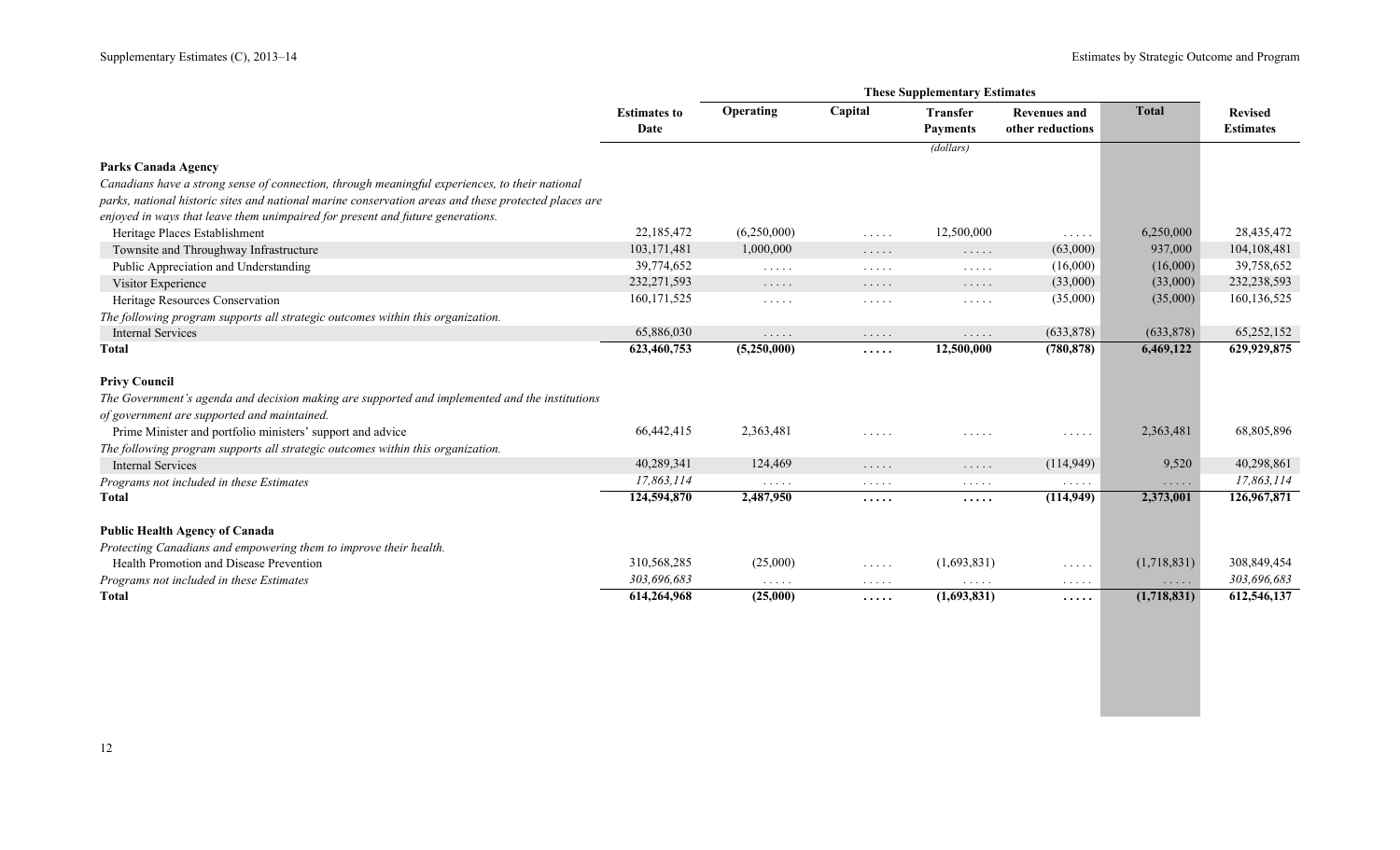|                                                                                                  | <b>Estimates to</b><br>Date | Operating                                 | Capital                                                | <b>Transfer</b><br><b>Payments</b>                 | <b>Revenues and</b><br>other reductions | <b>Total</b>         | <b>Revised</b><br><b>Estimates</b> |
|--------------------------------------------------------------------------------------------------|-----------------------------|-------------------------------------------|--------------------------------------------------------|----------------------------------------------------|-----------------------------------------|----------------------|------------------------------------|
|                                                                                                  |                             |                                           |                                                        | (dollars)                                          |                                         |                      |                                    |
| <b>Public Safety and Emergency Preparedness</b>                                                  |                             |                                           |                                                        |                                                    |                                         |                      |                                    |
| A safe and resilient Canada.                                                                     |                             |                                           |                                                        |                                                    |                                         |                      |                                    |
| Countering Crime                                                                                 | 164,707,922                 | 4,500,000                                 | $\sim$ $\sim$ $\sim$ $\sim$ $\sim$                     | (842, 915)                                         | $\ldots$                                | 3,657,085            | 168, 365, 007                      |
| National Security                                                                                | 25,149,486                  | 381,071                                   | $\sim$ $\sim$ $\sim$ $\sim$ $\sim$                     | $\sim$ $\sim$ $\sim$ $\sim$ $\sim$                 | .                                       | 381,071              | 25,530,557                         |
| The following program supports all strategic outcomes within this organization.                  |                             |                                           |                                                        |                                                    |                                         |                      |                                    |
| <b>Internal Services</b>                                                                         | 55,402,952                  | 207,021                                   | $\sim$ $\sim$ $\sim$ $\sim$ $\sim$                     | $\cdots\cdots\cdots$                               | $\cdots$                                | 207,021              | 55,609,973                         |
| Programs not included in these Estimates                                                         | 1,114,552,693               | $\sim$ $\sim$ $\sim$ $\sim$ $\sim$        | $\ldots$                                               | $\ldots$                                           | $\alpha$ , and $\alpha$ , and           | $\cdots\cdots\cdots$ | 1,114,552,693                      |
| <b>Total</b>                                                                                     | 1,359,813,053               | 5,088,092                                 | $\cdots$                                               | (842, 915)                                         | .                                       | 4,245,177            | 1,364,058,230                      |
| <b>Public Works and Government Services</b>                                                      |                             |                                           |                                                        |                                                    |                                         |                      |                                    |
| High quality, central programs and services that ensure sound stewardship on behalf of Canadians |                             |                                           |                                                        |                                                    |                                         |                      |                                    |
| and meet the program needs of federal institutions.                                              |                             |                                           |                                                        |                                                    |                                         |                      |                                    |
| Accommodation and Real Property Assets Management                                                | 2,097,516,267               | 92,588,209                                | (9,152,406)                                            | $\mathbb{Z}^n$ . $\mathbb{Z}^n$ , $\mathbb{Z}^n$ , | (27,365,230)                            | 56,070,573           | 2,153,586,840                      |
| Acquisitions                                                                                     | 132,575,994                 | 6,583,603                                 | $\ldots$                                               | $\ldots$                                           | .                                       | 6,583,603            | 139,159,597                        |
| Linguistic Management and Services                                                               | 70,388,386                  | 3,100,000                                 | $\sim$ $\sim$ $\sim$ $\sim$ $\sim$                     | $\cdots$                                           | (96,687)                                | 3,003,313            | 73,391,699                         |
| Specialized Programs and Services                                                                | 53,202,514                  | 2,500,000                                 | $\sim$ $\sim$ $\sim$ $\sim$ $\sim$                     | $\cdots\cdots\cdots$                               | $\ldots$                                | 2,500,000            | 55,702,514                         |
| Federal Pay and Pension Administration                                                           | 105,497,798                 | 10,261                                    | 358,246                                                | $\mathbb{Z}^n$ . $\mathbb{Z}^n$ , $\mathbb{Z}^n$ , | (1,400,000)                             | (1,031,493)          | 104,466,305                        |
| The following program supports all strategic outcomes within this organization.                  |                             |                                           |                                                        |                                                    |                                         |                      |                                    |
| <b>Internal Services</b>                                                                         | 213, 233, 755               | 9,500                                     | $\sim$ $\sim$ $\sim$ $\sim$ $\sim$                     | $\ldots$                                           | (804, 174)                              | (794, 674)           | 212,439,081                        |
| Programs not included in these Estimates                                                         | 122,198,351                 | $\sim$ $\sim$ $\sim$ $\sim$ $\sim$        | $\ldots$                                               | $\cdots$                                           | $\cdots$                                | $\cdots$             | 122,198,351                        |
| <b>Total</b>                                                                                     | 2,794,613,065               | 104,791,573                               | (8,794,160)                                            | .                                                  | (29,666,091)                            | 66,331,322           | 2,860,944,387                      |
| <b>Royal Canadian Mounted Police</b>                                                             |                             |                                           |                                                        |                                                    |                                         |                      |                                    |
| Criminal activity affecting Canadians is reduced.                                                |                             |                                           |                                                        |                                                    |                                         |                      |                                    |
| Police Operations                                                                                | 1,662,965,354               | (22,968,540)                              | $\sim$ $\sim$ $\sim$ $\sim$ $\sim$                     | $\cdots$                                           | $\cdots$                                | (22,968,540)         | 1,639,996,814                      |
| The following program supports all strategic outcomes within this organization.                  |                             |                                           |                                                        |                                                    |                                         |                      |                                    |
| <b>Internal Services</b>                                                                         | 666, 457, 139               | (136,501)                                 | (671,808)                                              | $\cdots$                                           | $\cdots$                                | (808, 309)           | 665,648,830                        |
| Programs not included in these Estimates                                                         | 459,318,308                 | $\alpha$ , $\alpha$ , $\alpha$ , $\alpha$ | $\mathcal{L}^{\mathcal{A}}$ . The set of $\mathcal{A}$ | $\mathbf{1}$ , and $\mathbf{1}$ , and $\mathbf{1}$ | $\sim$ $\sim$ $\sim$ $\sim$ $\sim$      | $\cdots$             | 459,318,308                        |
| <b>Total</b>                                                                                     | 2,788,740,801               | (23, 105, 041)                            | (671,808)                                              | .                                                  | .                                       | (23,776,849)         | 2,764,963,952                      |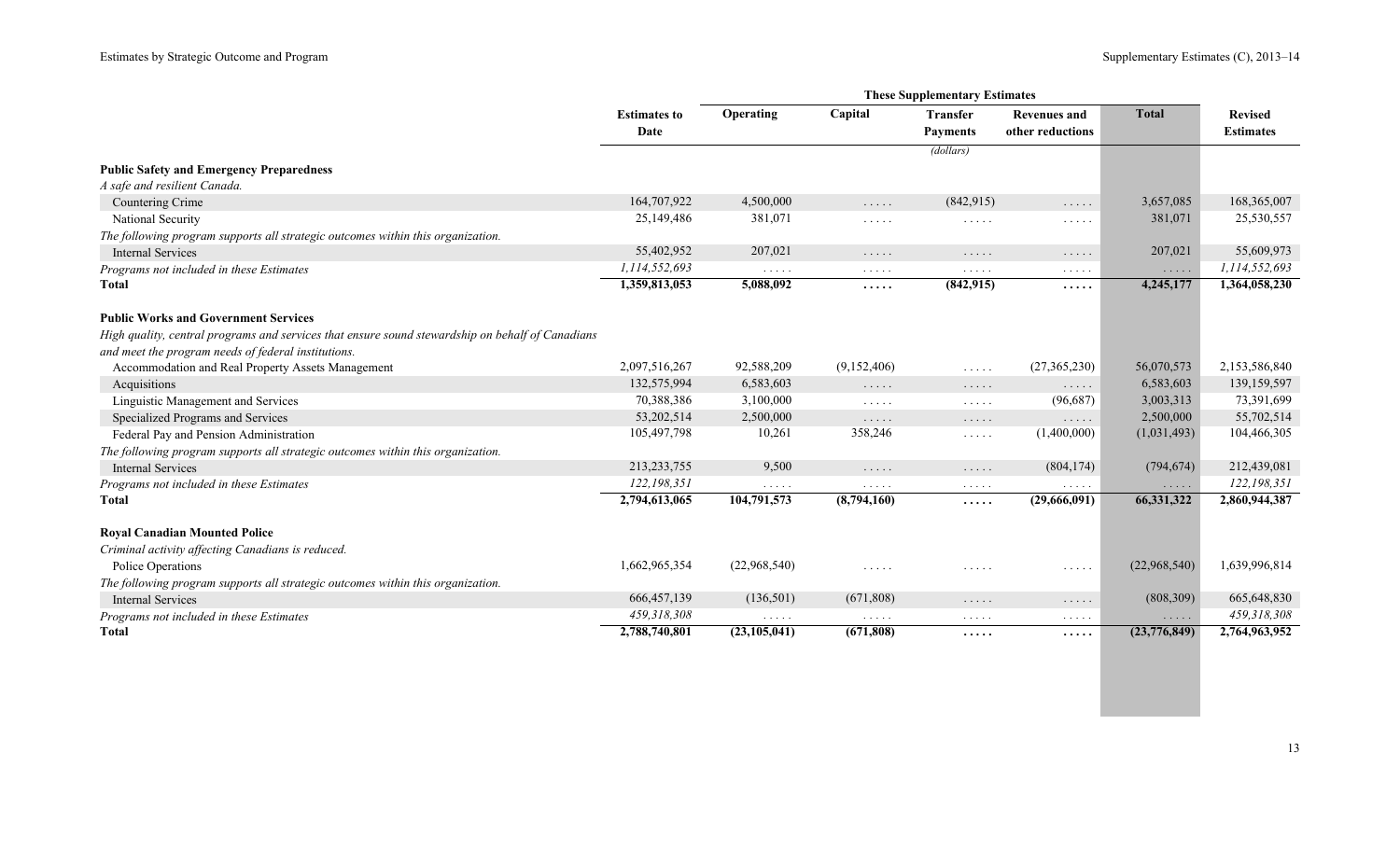|                                                                                                                     |                             |                                                                                               |                                                                   | <b>These Supplementary Estimates</b>      |                                                                   |                      |                                    |
|---------------------------------------------------------------------------------------------------------------------|-----------------------------|-----------------------------------------------------------------------------------------------|-------------------------------------------------------------------|-------------------------------------------|-------------------------------------------------------------------|----------------------|------------------------------------|
|                                                                                                                     | <b>Estimates to</b><br>Date | Operating                                                                                     | Capital                                                           | <b>Transfer</b><br><b>Payments</b>        | <b>Revenues and</b><br>other reductions                           | <b>Total</b>         | <b>Revised</b><br><b>Estimates</b> |
|                                                                                                                     |                             |                                                                                               |                                                                   | (dollars)                                 |                                                                   |                      |                                    |
| <b>Senate Ethics Officer</b>                                                                                        |                             |                                                                                               |                                                                   |                                           |                                                                   |                      |                                    |
| Senators meet their obligations under the Conflict of Interest Code in a manner that contributes to                 |                             |                                                                                               |                                                                   |                                           |                                                                   |                      |                                    |
| the integrity of the Senate as an institution.                                                                      |                             |                                                                                               |                                                                   |                                           |                                                                   |                      |                                    |
| Administration                                                                                                      | 854,294                     | 80,000                                                                                        | .                                                                 | $\sim$ $\sim$ $\sim$ $\sim$ $\sim$        | $\sim$ $\sim$ $\sim$ $\sim$ $\sim$                                | 80,000               | 934,294                            |
| <b>Total</b>                                                                                                        | 854,294                     | 80,000                                                                                        | .                                                                 | .                                         | .                                                                 | 80,000               | 934,294                            |
| <b>Shared Services Canada</b>                                                                                       |                             |                                                                                               |                                                                   |                                           |                                                                   |                      |                                    |
| Mandated services are delivered in a consolidated and standardized manner to support the delivery                   |                             |                                                                                               |                                                                   |                                           |                                                                   |                      |                                    |
| of Government of Canada programs and services for Canadians.                                                        |                             |                                                                                               |                                                                   |                                           |                                                                   |                      |                                    |
| Efficient and effective information technology infrastructure services are delivered across<br>Government of Canada | 1,223,059,284               | 153,843,249                                                                                   | 36,775,760                                                        | .                                         | $\cdots\cdots\cdots$                                              | 190,619,009          | 1,413,678,293                      |
| Programs not included in these Estimates                                                                            | 187,929,354                 | $\mathbf{1}^{\prime}$ , $\mathbf{1}^{\prime}$ , $\mathbf{1}^{\prime}$ , $\mathbf{1}^{\prime}$ | $\ldots$                                                          | $\alpha$ , $\alpha$ , $\alpha$ , $\alpha$ | $\sim$ $\sim$ $\sim$ $\sim$ $\sim$                                | $\cdots\cdots\cdots$ | 187,929,354                        |
| Total                                                                                                               | 1,410,988,638               | 153,843,249                                                                                   | 36,775,760                                                        | .                                         | .                                                                 | 190,619,009          | 1,601,607,647                      |
| <b>Social Sciences and Humanities Research Council</b>                                                              |                             |                                                                                               |                                                                   |                                           |                                                                   |                      |                                    |
| Canada is a world leader in social sciences and humanities research and research training.                          |                             |                                                                                               |                                                                   |                                           |                                                                   |                      |                                    |
| Connection: mobilization of social sciences and humanities knowledge                                                | 30,856,188                  | $\sim$ $\sim$ $\sim$ $\sim$ $\sim$                                                            | $\mathbb{Z}^n$ . $\mathbb{Z}^n$ , $\mathbb{Z}^n$ , $\mathbb{Z}^n$ | 3,085,735                                 | (64, 192)                                                         | 3,021,543            | 33,877,731                         |
| Insight: new knowledge in the social sciences and humanities                                                        | 141,218,749                 | $\ldots$                                                                                      | $\ldots$                                                          | 43,692                                    | $\mathbb{Z}^2$ . $\mathbb{Z}^2$ , $\mathbb{Z}^2$                  | 43,692               | 141,262,441                        |
| The following program supports all strategic outcomes within this organization.                                     |                             |                                                                                               |                                                                   |                                           |                                                                   |                      |                                    |
| <b>Internal Services</b>                                                                                            | 15,533,321                  | (64, 192)                                                                                     | $\mathbb{Z}^n$ . $\mathbb{Z}^n$ , $\mathbb{Z}^n$ , $\mathbb{Z}^n$ | $\ldots$                                  | $\mathbb{Z}^n$ . $\mathbb{Z}^n$ , $\mathbb{Z}^n$ , $\mathbb{Z}^n$ | (64, 192)            | 15,469,129                         |
| Programs not included in these Estimates                                                                            | 505,406,388                 | $\ldots$                                                                                      | $\ldots$                                                          | $\ldots$                                  | $\ldots$                                                          | $\cdots$             | 505,406,388                        |
| Total                                                                                                               | 693,014,646                 | (64, 192)                                                                                     | .                                                                 | 3,129,427                                 | (64, 192)                                                         | 3,001,043            | 696,015,689                        |
| <b>Transport</b>                                                                                                    |                             |                                                                                               |                                                                   |                                           |                                                                   |                      |                                    |
| A Safe and Secure Transportation System.                                                                            |                             |                                                                                               |                                                                   |                                           |                                                                   |                      |                                    |
| <b>Aviation Security</b>                                                                                            | 33,319,981                  | $\ldots$                                                                                      | 141,901                                                           | 1.1.1.1                                   | $\mathbb{Z}^n$ . $\mathbb{Z}^n$ , $\mathbb{Z}^n$                  | 141,901              | 33,461,882                         |
| An Efficient Transportation System.                                                                                 |                             |                                                                                               |                                                                   |                                           |                                                                   |                      |                                    |
| Transportation Infrastructure                                                                                       | 324,509,121                 | $\cdot$                                                                                       | $\mathbb{Z}^n$ . $\mathbb{Z}^n$ , $\mathbb{Z}^n$                  | 13,400,000                                | $\mathbb{Z}^2$ . $\mathbb{Z}^2$ , $\mathbb{Z}^2$                  | 13,400,000           | 337,909,121                        |
| Gateways and Corridors                                                                                              | 549,877,476                 | $\cdots$                                                                                      | $\cdots\cdots\cdots$                                              | $\ldots$                                  | (13,400,000)                                                      | (13,400,000)         | 536,477,476                        |
| Programs not included in these Estimates                                                                            | 629,539,955                 | $\cdots$                                                                                      | $\ldots$                                                          | $\mathbb{Z}^2$ . In the $\mathbb{Z}^2$    | .                                                                 | $\ldots$             | 629,539,955                        |
| <b>Total</b>                                                                                                        | 1,537,246,533               | $\cdots$                                                                                      | 141,901                                                           | 13,400,000                                | (13,400,000)                                                      | 141,901              | 1,537,388,434                      |
|                                                                                                                     |                             |                                                                                               |                                                                   |                                           |                                                                   |                      |                                    |
|                                                                                                                     |                             |                                                                                               |                                                                   |                                           |                                                                   |                      |                                    |